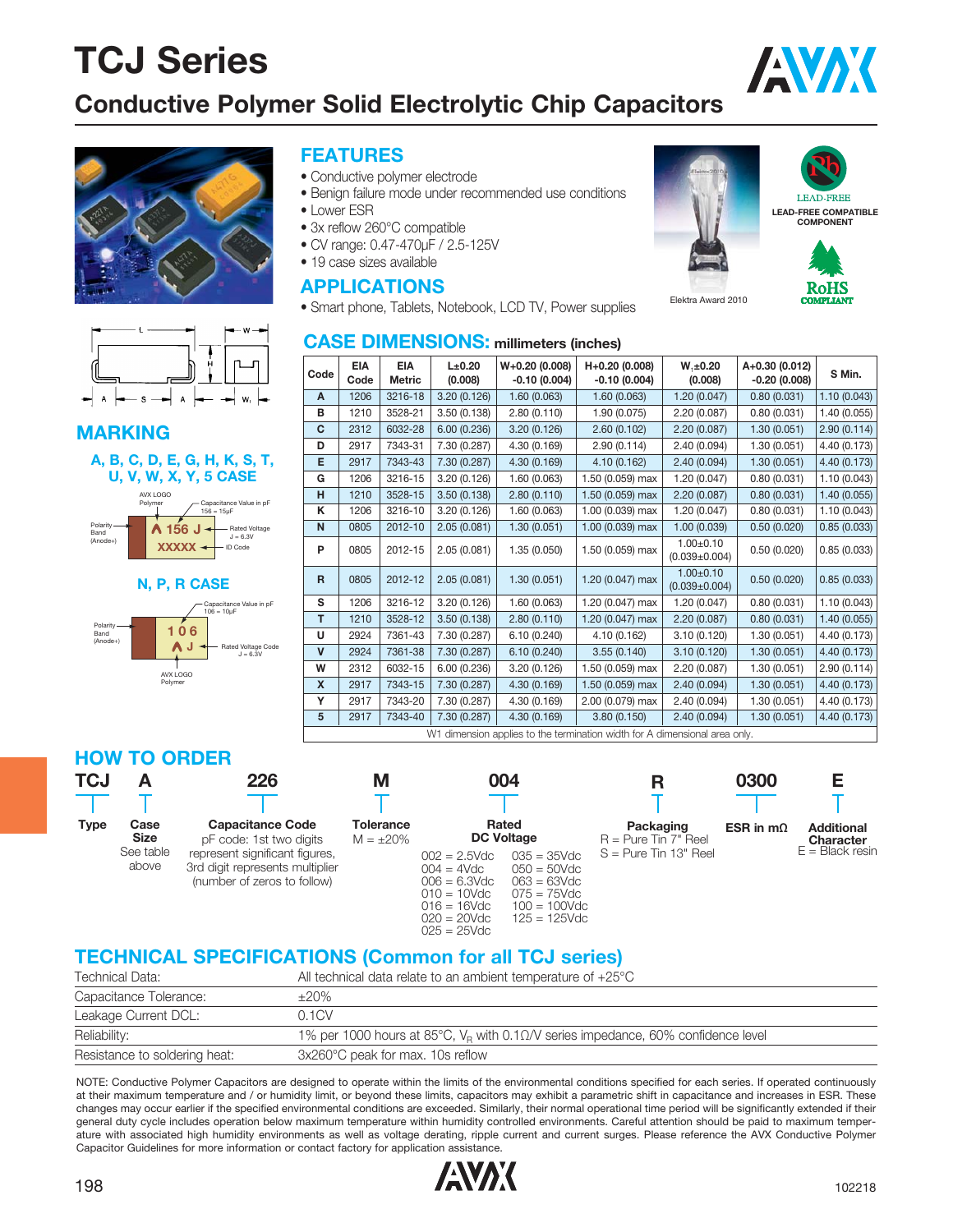

### **Conductive Polymer Solid Electrolytic Chip Capacitors**

### **CAPACITANCE AND RATED VOLTAGE RANGE (LETTER DENOTES CASE SIZE)**

|      | Cap  |                                            |                                                         |                                                                                |                                        |                                        | Rated Voltage DC (V <sub>R</sub> ) to 85°C |                                           |                                            |                            |                      |         |        |                   |
|------|------|--------------------------------------------|---------------------------------------------------------|--------------------------------------------------------------------------------|----------------------------------------|----------------------------------------|--------------------------------------------|-------------------------------------------|--------------------------------------------|----------------------------|----------------------|---------|--------|-------------------|
| μF   | Code | $2.5V$ (e)                                 | 4V (G)                                                  | $6.3V$ (J)                                                                     | 10V (A)                                | 16V (C)                                | 20V (D)                                    | 25V (E)                                   | 35V (V)                                    | 50V (T)                    | 63V (J)              | 75V (P) |        | 100V (A) 125V (B) |
| 0.47 | 474  |                                            |                                                         |                                                                                |                                        |                                        |                                            |                                           |                                            |                            | B(400)               |         |        |                   |
| 0.68 | 684  |                                            |                                                         |                                                                                |                                        |                                        |                                            |                                           |                                            | B(400)                     | B(300)               |         |        |                   |
| 1.0  | 105  |                                            |                                                         |                                                                                |                                        |                                        |                                            | P(500)                                    |                                            | <b>B(300)</b>              | B(300)<br>C(300)     |         |        |                   |
| 1.5  | 155  |                                            |                                                         |                                                                                |                                        |                                        |                                            |                                           | B(200)                                     | B(300)<br>C(300)           | C(300)               |         |        |                   |
| 2.2  | 225  |                                            |                                                         |                                                                                |                                        |                                        |                                            |                                           | B(200)                                     | C(300)                     | C(200)               |         |        |                   |
| 3.3  | 335  |                                            |                                                         |                                                                                |                                        |                                        |                                            |                                           | B(200)                                     | C(200)                     | C(200)               |         |        | D(250)            |
| 4.7  | 475  |                                            |                                                         |                                                                                | K(300,500)<br>R(500)                   |                                        |                                            | B(100,150)                                | B(200)<br>C(200)                           | C(200)<br>X(250)<br>Y(250) | C(200)<br>D(120)     | D(150)  | D(250) |                   |
| 6.8  | 685  |                                            |                                                         |                                                                                |                                        | A(200)                                 |                                            | A(150), B(90,150)<br>T(100, 150)          | C(200)                                     | C(200)<br>D(120)           | D(120)<br>E(100,150) | D(120)  |        |                   |
| 10   | 106  |                                            |                                                         | A(300)<br>N(200,250,500)<br>R(500)                                             | A(200,300)                             | A(200)<br>B(100,200)<br>T(100,150,200) | A(150)                                     | A(150)<br>B(90,100,150)                   | B(200)<br>C(200)<br>Y(70)                  | D(90, 120)<br>E(70, 100)   | E(100,150)           |         |        |                   |
| 15   | 156  |                                            | A(300)                                                  | A(300)                                                                         | A(200)                                 | B(150)                                 |                                            | B(100,150)<br>Y(90)                       | B(200), C(200)<br>D(70, 100)<br>Y(70, 100) | E(70, 100)                 |                      |         |        |                   |
| 22   | 226  |                                            | A(300)                                                  | A(300), K(400)<br>N(500), R(500)<br>S(400), T(150)                             | B(300)<br>T(70, 150)                   | B(150)                                 | B(90,150)<br>Y(70)                         | B(100,150), C(100)<br>D(60, 100)<br>Y(70) | D(70, 100)<br>Y(150)                       |                            |                      |         |        |                   |
| 33   | 336  |                                            | A(300)                                                  | A(200)<br>B(70,200)<br>T(150)                                                  | B(70,200)<br>C(100)<br>T(70, 150)      | Y(45,60,70)                            | Y(70)                                      | D(60, 100)<br>X(70,100)<br>Y(60,70,100)   | D(70, 100)<br>E(55, 70)<br>U(70), Y(100)   |                            |                      |         |        |                   |
| 47   | 476  |                                            | A(200)<br>T(80)                                         | A(70,100,200), B(70)<br>K(150,200,400)<br>P(500), R(500)<br>T(55,69,70,80,120) | B(70)<br>C(100)                        | X(45, 70)<br>Y(45, 70)                 | D(55)<br>X(55, 70)<br>Y(70)                | D(60, 100)<br>E(50)<br>Y(100)             | E(55), U(70)<br>Y(100)                     |                            |                      |         |        |                   |
| 68   | 686  | A(250)                                     | A(250)<br>B(70)<br>T(80)                                | B(55,70)<br>C(100)<br>T(200), W(70)                                            | D(45, 55)<br>Y(45,55)                  | D(50)<br>Y(50)                         | D(55)<br>E(45)                             | D(70)<br>E(50)<br>Y(100)                  |                                            |                            |                      |         |        |                   |
| 100  | 107  | A(200), B(70)                              | A(200)<br>B(40,70)<br>G(300)<br>T(70, 150)              | A(100,150)<br>B(40,45,55,70)<br>T(70, 200)                                     | D(18,25,45,55,80)<br>Y(18, 25, 45, 55) | D(50), E(40)<br>Y(50)                  | $D(55)$<br>E(45)<br>Y(55)                  | D(55, 70)<br>E(80)<br>U(70)               |                                            |                            |                      |         |        |                   |
| 150  | 157  | B(70)                                      | B(70), D(15)<br>Y(15, 25, 45)                           | B(25,35,45,55,70)<br>D(12,15,25,40)<br>H(200), W(40,70)<br>Y(15, 25, 40)       | D(25, 40, 45, 55)<br>Y(25, 40, 45, 55) | D(40, 50, 70)<br>E(40)<br>Y(40,50,70)  |                                            | U(70)                                     |                                            |                            |                      |         |        |                   |
| 220  | 227  | B(35,45,70)                                | B(35,45,55,60,70)<br>D(12, 15, 25, 40)<br>Y(15, 25, 40) | B(70,200)<br>D(12,15,25,35,40,50)<br>H(170)<br>Y(15,25,35,40,50)               | D(12,15,25,40,50)<br>Y(15, 25, 40, 50) | D(50)                                  | U(70)                                      |                                           |                                            |                            |                      |         |        |                   |
| 330  | 337  | B(35,45,70)<br>Y(25, 40)                   | D(15,25,40,50)<br>Y(15,25,40,50)                        | D(12,15,25,40,50)<br>Y(15, 25, 40, 50)                                         | D(25)<br>5(35, 100)                    | E(50, 70)<br>5(100)                    |                                            |                                           |                                            |                            |                      |         |        |                   |
| 470  | 477  | D(12, 15, 25, 40, 50)<br>Y(15, 25, 40, 50) | D(10,12,15,25,40,50)<br>Y(15, 25, 40, 50)               | X(50,55,100)                                                                   |                                        | 5(100)                                 |                                            |                                           |                                            |                            |                      |         |        |                   |

Released ratings, (ESR ratings in mOhms in parentheses) Engineering samples - please contact AVX

Note: Voltage ratings are minimum values. AVX reserves the right to supply higher voltage ratings in the same case size, to the same reliability standards.

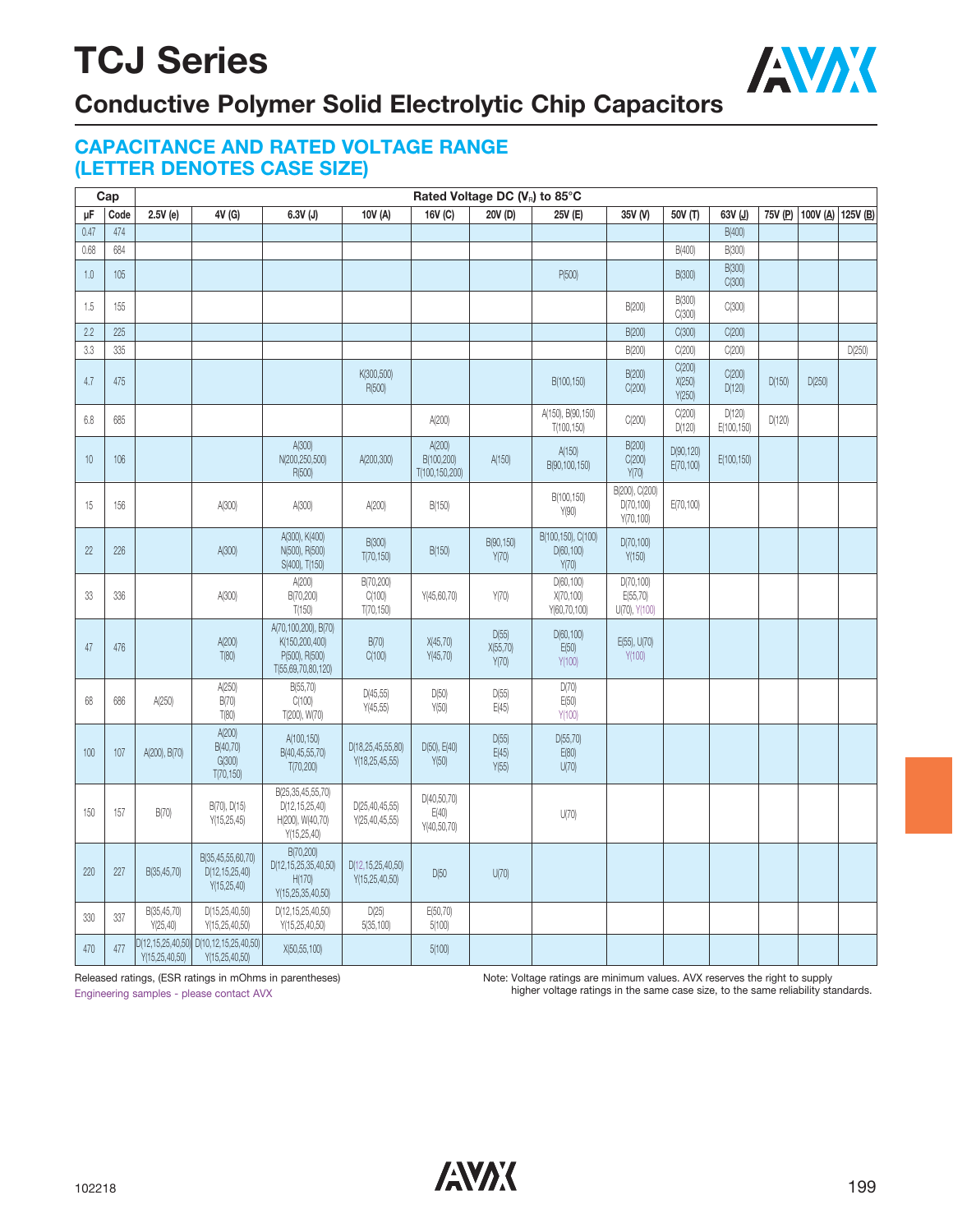

### **Conductive Polymer Solid Electrolytic Chip Capacitors**

| <b>AVX</b>                           | Case           | Capacitance           | Rated                            | Maximum<br>Operating         | <b>DCL</b>        | DF                   | ESR<br>Max.                |              | 100kHz RMS Current (mA) |                                  |                                                      | Product                          |                           |
|--------------------------------------|----------------|-----------------------|----------------------------------|------------------------------|-------------------|----------------------|----------------------------|--------------|-------------------------|----------------------------------|------------------------------------------------------|----------------------------------|---------------------------|
| Part No.                             | Size           | $(\mu F)$             | Voltage<br>(V)                   | Temperature<br>$(^{\circ}C)$ | Max.<br>$(\mu A)$ | Max.<br>(%)          | 100kHz<br>@<br>$(m\Omega)$ | 45°C         | 85°C                    | 105°C                            | 125°C                                                | Category                         | <b>MSL</b>                |
|                                      |                |                       |                                  |                              |                   | 2.5 Volt @ 85°C      |                            |              |                         |                                  |                                                      |                                  |                           |
| TCJA686M002#0250                     | Α<br>Α         | 68<br>100             | 2.5                              | 105<br>105                   | 17<br>25          | 6<br>6               | 250<br>200                 | 600<br>700   | 400<br>500              | 300<br>300                       | $\equiv$<br>$\overline{\phantom{0}}$                 | 3<br>3                           | 3<br>3                    |
| TCJA107M002#0200<br>TCJB107M002#0070 | B              | 100                   | 2.5<br>2.5                       | 125                          | 25                | 6                    | 70                         | 1300         | 900                     | 600                              | 300                                                  | 1                                | 3                         |
| TCJB157M002#0070                     | B              | 150                   | 2.5                              | 105                          | 37.5              | 6                    | 70                         | 1300         | 900                     | 600                              | $\overline{\phantom{0}}$                             | 3                                | 3                         |
| TCJB227M002#0035                     | B              | 220                   | 2.5                              | 105                          | 55                | 8                    | 35                         | 1900         | 1300                    | 900                              | $\qquad \qquad -$                                    | 3                                | 3                         |
| TCJB227M002#0045                     | B              | 220                   | 2.5                              | 105                          | 55                | 8                    | 45                         | 1700         | 1200                    | 800                              |                                                      | 3                                | 3                         |
| TCJB227M002#0070<br>TCJB337M002#0035 | B<br>B         | 220<br>330            | 2.5<br>2.5                       | 105<br>105                   | 55<br>82.5        | 8<br>8               | 70<br>35                   | 1300<br>1900 | 900<br>1300             | 600<br>900                       | $\equiv$<br>$\qquad \qquad -$                        | 3<br>3                           | 3<br>3                    |
| TCJB337M002#0045                     | B              | 330                   | 2.5                              | 105                          | 82.5              | 8                    | 45                         | 1700         | 1200                    | 800                              | $\equiv$                                             | 3                                | 3                         |
| TCJB337M002#0070                     | Β              | 330                   | 2.5                              | 105                          | 82.5              | 8                    | 70                         | 1300         | 900                     | 600                              | $\qquad \qquad -$                                    | 3                                | 3                         |
| TCJY337M002#0025                     | Υ              | 330                   | 2.5                              | 105                          | 82.5              | 6                    | $\overline{25}$            | 2700         | 1900                    | 1200                             | ÷,                                                   | $\overline{2}$                   | 3                         |
| TCJY337M002#0040                     | Υ              | 330                   | 2.5                              | 105                          | 82.5              | 6                    | 40                         | 2200         | 1500                    | 1000                             | $\overline{\phantom{0}}$                             | 3                                | 3                         |
| TCJD477M002#0012<br>TCJD477M002#0015 | D<br>D         | 470<br>470            | 2.5<br>2.5                       | 105<br>105                   | 117.5<br>117.5    | 6<br>6               | 12<br>15                   | 4300<br>3900 | 3000<br>2700            | 1900<br>1800                     | $\qquad \qquad -$<br>÷                               | $\overline{c}$<br>$\overline{2}$ | 3<br>3                    |
| TCJD477M002#0025                     | D              | 470                   | 2.5                              | 105                          | 117.5             | 6                    | 25                         | 3000         | 2100                    | 1400                             | $\equiv$                                             | $\overline{c}$                   | 3                         |
| TCJD477M002#0040                     | D              | 470                   | 2.5                              | 105                          | 117.5             | 6                    | 40                         | 2400         | 1700                    | 1100                             | $\qquad \qquad -$                                    | 3                                | З                         |
| TCJD477M002#0050                     | D              | 470                   | 2.5                              | 105                          | 117.5             | 6                    | 50                         | 2100         | 1500                    | 900                              | $\equiv$                                             | $\overline{\mathbf{3}}$          | $\overline{\overline{3}}$ |
| TCJY477M002#0015                     | Υ<br>Υ         | 470<br>470            | 2.5                              | 85<br>105                    | 117.5<br>117.5    | 6<br>6               | 15                         | 3500<br>2700 | 2500                    | $\overline{\phantom{m}}$<br>1200 | $\overline{\phantom{0}}$<br>L,                       | 5                                | 3                         |
| TCJY477M002#0025<br>TCJY477M002#0040 | Υ              | 470                   | 2.5<br>2.5                       | 105                          | 117.5             | 6                    | 25<br>40                   | 2200         | 1900<br>1500            | 1000                             | $\overline{\phantom{0}}$                             | 3<br>3                           | 3<br>3                    |
| TCJY477M002#0050                     | Y              | 470                   | 2.5                              | 105                          | 117.5             | 6                    | 50                         | 1900         | 1300                    | 900                              | $\overline{\phantom{0}}$                             | 3                                | 3                         |
|                                      |                |                       |                                  |                              |                   | 4 Volt @ 85°C        |                            |              |                         |                                  |                                                      |                                  |                           |
| TCJA156M004#0300                     | A              | 15                    | $\overline{4}$                   | 125                          | 6                 | 6                    | 300                        | 600          | 400                     | 300                              | 200                                                  | 1                                | 3                         |
| TCJA226M004#0300<br>TCJA336M004#0300 | Α<br>Α         | $\overline{22}$<br>33 | $\overline{4}$<br>$\overline{4}$ | 125<br>125                   | 8.8<br>13.2       | 6<br>6               | 300<br>300                 | 600<br>600   | 400<br>400              | 300<br>300                       | 200<br>200                                           | $\mathbf{1}$<br>$\mathbf{1}$     | 3<br>$\overline{3}$       |
| TCJA476M004#0200                     | Α              | 47                    | $\overline{4}$                   | 105                          | 18.8              | 6                    | 200                        | 700          | 500                     | 300                              | $\qquad \qquad -$                                    | 3                                | 3                         |
| TCJT476M004#0080                     | Τ              | 47                    | $\overline{4}$                   | 105                          | 18.8              | 8                    | 80                         | 1100         | 800                     | 500                              | L,                                                   | 3                                | 3                         |
| TCJA686M004#0250                     | Α              | 68                    | $\overline{4}$                   | 105                          | 27.2              | 6                    | 250                        | 600          | 400                     | 300                              | $\overline{\phantom{0}}$                             | 3                                | 3                         |
| TCJB686M004#0070                     | B              | 68                    | $\overline{4}$                   | 125                          | 27.2              | 6                    | 70                         | 1300         | 900                     | 600                              | 300                                                  | $\mathbf{1}$                     | 3                         |
| TCJT686M004#0080<br>TCJA107M004#0200 | Τ<br>Α         | 68<br>100             | $\overline{4}$<br>$\overline{4}$ | 105<br>105                   | 27.2<br>40        | 8<br>6               | 80<br>200                  | 1100<br>700  | 800<br>500              | 500<br>300                       | $\overline{\phantom{0}}$<br>$\overline{\phantom{m}}$ | 3<br>3                           | 3<br>3                    |
| TCJB107M004#0040                     | B              | 100                   | $\overline{4}$                   | 105                          | 40                | 8                    | 40                         | 1800         | 1300                    | 800                              | L,                                                   | 3                                | З                         |
| TCJB107M004#0070                     | $\mathsf B$    | 100                   | $\overline{4}$                   | 125                          | 40                | 8                    | 70                         | 1300         | 900                     | 600                              | 300                                                  | 1                                | 3                         |
| TCJG107M004#0300                     | G              | 100                   | $\overline{4}$                   | 105                          | 40                | 10                   | 300                        | 600          | 400                     | 300                              | $\qquad \qquad -$                                    | 3                                | 3                         |
| TCJT107M004#0070                     | Τ              | 100                   | $\overline{4}$                   | 105                          | 40                | 8                    | 70                         | 1200         | 800                     | 500                              | $\equiv$                                             | 3                                | 3                         |
| TCJT107M004#0150<br>TCJB157M004#0070 | B              | 100<br>150            | $\overline{4}$<br>$\overline{4}$ | 105<br>105                   | 40<br>60          | 8<br>6               | 150<br>70                  | 800<br>1300  | 600<br>900              | 400<br>600                       | $\qquad \qquad -$<br>$\overline{\phantom{0}}$        | 3<br>3                           | 3<br>$\overline{3}$       |
| TCJD157M004#0015                     | D              | 150                   | $\overline{4}$                   | 105                          | 60                | 6                    | 15                         | 3900         | 2700                    | 1800                             | $\overline{\phantom{0}}$                             | $\overline{2}$                   | 3                         |
| TCJY157M004#0015                     | Υ              | 150                   | $\overline{4}$                   | 105                          | 60                | 6                    | 15                         | 3500         | 2500                    | 1600                             | $\overline{\phantom{0}}$                             | $\overline{2}$                   | 3                         |
| TCJY157M004#0025                     | Υ              | 150                   | $\overline{4}$                   | 105                          | 60                | 6                    | 25                         | 2700         | 1900                    | 1200                             | $\equiv$                                             | 2                                | 3                         |
| TCJY157M004#0045                     | Y<br>B         | 150<br>220            | $\overline{4}$<br>$\overline{4}$ | 105<br>105                   | 60                | 6<br>10              | 45<br>35                   | 2000<br>1900 | 1400<br>1300            | 900<br>900                       | $\qquad \qquad -$                                    | 3                                | 3<br>3                    |
| TCJB227M004#0035<br>TCJB227M004#0045 | B              | 220                   | $\overline{4}$                   | 105                          | 88<br>88          | 10                   | 45                         | 1700         | 1200                    | 800                              | $\qquad \qquad -$<br>$\equiv$                        | 3<br>3                           | 3                         |
| TCJB227M004#0055                     | Β              | 220                   | $\overline{4}$                   | 105                          | 88                | 10                   | 55                         | 1500         | 1100                    | 700                              | $\overline{\phantom{0}}$                             | 3                                | 3                         |
| TCJB227M004#0060                     | B              | 220                   | $\overline{4}$                   | 105                          | 88                | 10                   | 60                         | 1400         | 1000                    | 600                              |                                                      | 3                                | 3                         |
| TCJB227M004#0070                     | B              | 220                   | $\overline{4}$                   | 105                          | 88                | 10                   | 70                         | 1300         | 900                     | 600                              | $\overline{\phantom{0}}$                             | 3                                | 3                         |
| TCJD227M004#0012                     | D              | 220                   | $\overline{4}$                   | 105                          | 88                | 6                    | 12                         | 4300         | 3000                    | 1900                             | $\equiv$<br>÷                                        | $\overline{2}$                   | 3                         |
| TCJD227M004#0015<br>TCJD227M004#0025 | D<br>D         | 220<br>220            | $\overline{4}$<br>$\overline{4}$ | 105<br>105                   | 88<br>88          | 6<br>6               | 15<br>25                   | 3900<br>3000 | 2700<br>2100            | 1800<br>1400                     | $\overline{\phantom{0}}$                             | 2<br>$\overline{2}$              | 3<br>3                    |
| TCJD227M004#0040                     | D              | 220                   | $\overline{4}$                   | 105                          | 88                | 6                    | 40                         | 2400         | 1700                    | 1100                             | ÷                                                    | $\overline{c}$                   | 3                         |
| TCJY227M004#0015                     | Y              | 220                   | $\overline{4}$                   | 105                          | 88                | 6                    | 15                         | 3500         | 2500                    | 1600                             | $\equiv$                                             | $\overline{2}$                   | 3                         |
| TCJY227M004#0025                     | Υ              | 220                   | $\overline{4}$                   | 105                          | 88                | 6                    | 25                         | 2700         | 1900                    | 1200                             | -                                                    | 2                                | 3                         |
| TCJY227M004#0040                     | Υ              | 220                   | $\overline{4}$                   | 105                          | 88                | 6                    | 40                         | 2200         | 1500                    | 1000                             |                                                      | 3                                | 3                         |
| TCJD337M004#0015<br>TCJD337M004#0025 | D<br>D         | 330<br>330            | 4<br>$\overline{4}$              | 105<br>105                   | 132<br>132        | 6<br>6               | 15<br>$\overline{25}$      | 3900<br>3000 | 2700<br>2100            | 1800<br>1400                     | $\qquad \qquad -$<br>$\qquad \qquad -$               | $\overline{2}$<br>$\overline{c}$ | 3<br>3                    |
| TCJD337M004#0040                     | D              | 330                   | $\overline{4}$                   | 105                          | 132               | 6                    | 40                         | 2400         | 1700                    | 1100                             | $\overline{\phantom{0}}$                             | 3                                | 3                         |
| TCJD337M004#0050                     | D              | 330                   | $\overline{4}$                   | 105                          | 132               | 6                    | 50                         | 2100         | 1500                    | 900                              | $\overline{\phantom{a}}$                             | 3                                | 3                         |
| TCJY337M004#0015                     | Υ              | 330                   | $\overline{4}$                   | 85                           | 132               | 6                    | 15                         | 3500         | 2500                    |                                  | $\qquad \qquad -$                                    | 5                                | 3                         |
| TCJY337M004#0025<br>TCJY337M004#0040 | Y<br>Ÿ         | 330<br>330            | $\overline{4}$<br>$\overline{4}$ | 105<br>105                   | 132<br>132        | 6<br>6               | 25<br>40                   | 2700<br>2200 | 1900<br>1500            | 1200<br>1000                     | $\qquad \qquad -$<br>$\equiv$                        | 3<br>3                           | 3<br>3                    |
| TCJY337M004#0050                     | Y              | 330                   | $\overline{4}$                   | 105                          | 132               | $6\phantom{.}6$      | 50                         | 1900         | 1300                    | 900                              | $\equiv$                                             | $\overline{3}$                   | $\overline{3}$            |
| TCJD477M004#0010                     | D              | 470                   | $\overline{4}$                   | 105                          | 188               | 6                    | 10                         | 4700         | 3300                    | 2100                             | $\qquad \qquad -$                                    | 2                                | 3                         |
| TCJD477M004#0012                     | D              | 470                   | $\overline{4}$                   | 105                          | 188               | 6                    | 12                         | 4300         | 3000                    | 1900                             | ÷,                                                   | $\overline{2}$                   | 3                         |
| TCJD477M004#0015                     | D              | 470                   | $\overline{4}$                   | 105                          | 188               | 6                    | 15                         | 3900         | 2700                    | 1800                             | $\overline{\phantom{0}}$                             | $\overline{2}$                   | 3                         |
| TCJD477M004#0025<br>TCJD477M004#0040 | D<br>D         | 470<br>470            | $\overline{4}$<br>$\overline{4}$ | 105<br>105                   | 188<br>188        | 6<br>6               | 25<br>40                   | 3000<br>2400 | 2100<br>1700            | 1400<br>1100                     | $\qquad \qquad -$<br>$\qquad \qquad -$               | 2<br>2                           | 3<br>3                    |
| TCJD477M004#0050                     | D              | 470                   | $\overline{4}$                   | 105                          | 188               | 6                    | 50                         | 2100         | 1500                    | 900                              | $\qquad \qquad -$                                    | $\overline{2}$                   | 3                         |
| TCJY477M004#0015                     | Υ              | 470                   | $\overline{4}$                   | 85                           | 188               | 6                    | 15                         | 3500         | 2500                    |                                  | $\qquad \qquad -$                                    | 5                                | 3                         |
| TCJY477M004#0025                     | Υ              | 470                   | $\overline{4}$                   | 105                          | 188               | 6                    | 25                         | 2700         | 1900                    | 1200                             | $\equiv$                                             | 3                                | $\overline{3}$            |
| TCJY477M004#0040                     | Υ              | 470                   | $\overline{4}$                   | 105                          | 188               | 6                    | 40                         | 2200         | 1500                    | 1000                             | $\qquad \qquad -$                                    | 3                                | 3                         |
| TCJY477M004#0050                     | Y              | 470                   | $\overline{4}$                   | 105                          | 188               | 6<br>6.3 Volt @ 85°C | 50                         | 1900         | 1300                    | 900                              | $\equiv$                                             | 3                                | 3                         |
| TCJA106M006#0300                     | $\overline{A}$ | 10                    | 6.3                              | 125                          | 6                 | 6                    | 300                        | 600          | 400                     | 300                              | 200                                                  | 1                                | 3                         |
| TCJN106M006#0200                     | N              | 10                    | 6.3                              | 105                          | 6                 | 6                    | 200                        | 600          | 400                     | 300                              | $\overline{\phantom{0}}$                             | 3                                | 3                         |
| TCJN106M006#0250                     | N              | 10                    | 6.3                              | 105                          | 6                 | 6                    | 250                        | 600          | 400                     | 300                              | $\overline{\phantom{a}}$                             | 3                                | 3                         |
| TCJN106M006#0500                     | N              | 10                    | 6.3                              | 105                          | 6                 | 6                    | 500                        | 400          | 300                     | 200                              | $\qquad \qquad -$                                    | 3                                | 3                         |
| TCJR106M006#0500                     | R.             | 10                    | 6.3                              | 105                          | 6                 | 6                    | 500                        | 400          | 300                     | 200                              | $\qquad \qquad -$                                    | 3                                | 3                         |

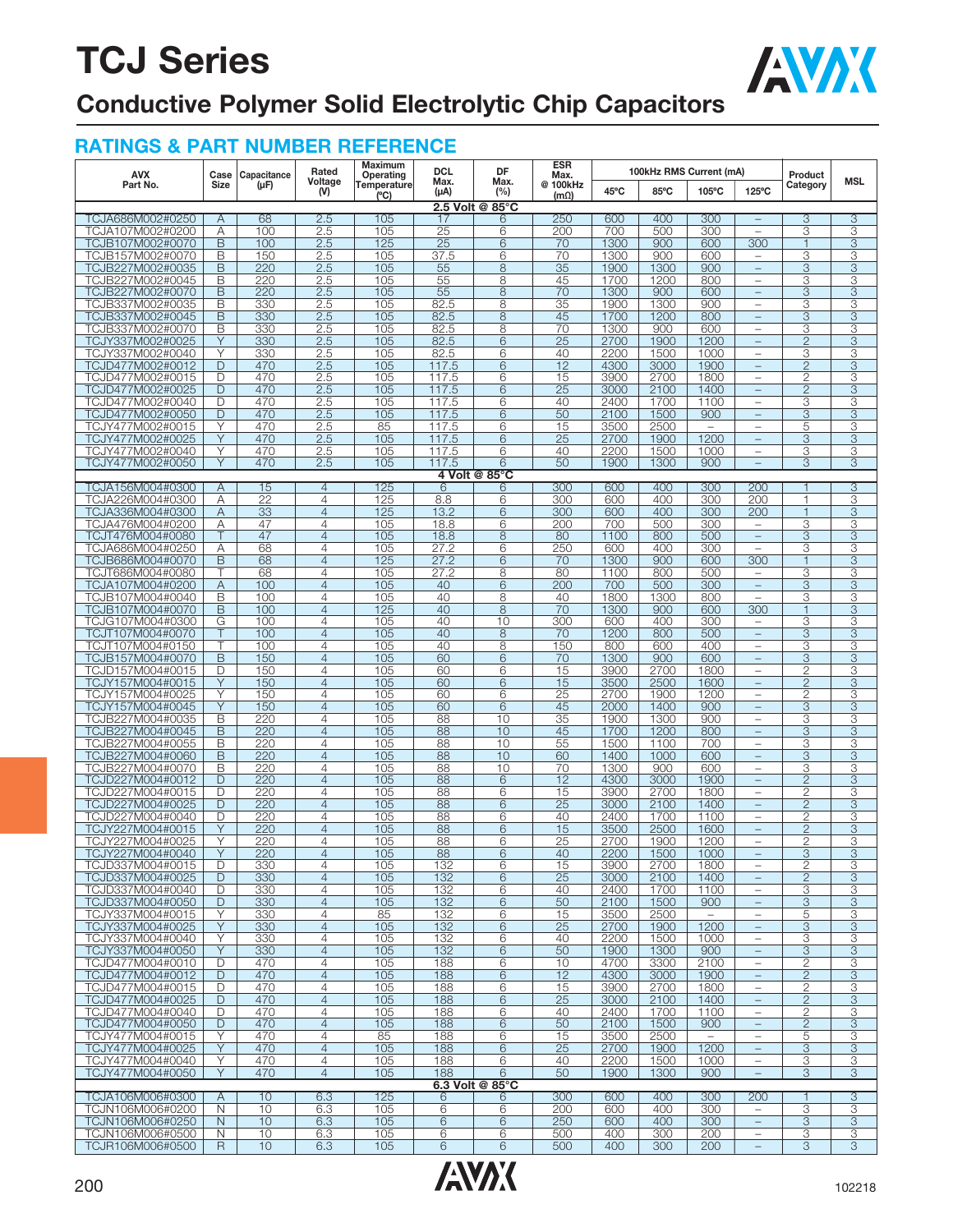

### **Conductive Polymer Solid Electrolytic Chip Capacitors**

| AVX                                  | Case        | Capacitance     | Rated          | Maximum<br>Operating | <b>DCL</b>     | DF          | ESR<br>Max.      |              |              | 100kHz RMS Current (mA)          |                                      | Product                        |        |
|--------------------------------------|-------------|-----------------|----------------|----------------------|----------------|-------------|------------------|--------------|--------------|----------------------------------|--------------------------------------|--------------------------------|--------|
| Part No.                             | <b>Size</b> | $(\mu F)$       | Voltage<br>(V) | Temperature<br>(C)   | Max.<br>(µA)   | Max.<br>(%) | @ 100kHz<br>(mΩ) | 45°C         | 85°C         | 105°C                            | 125°C                                | Category                       | MSL    |
| TCJA156M006#0300                     | Α           | 15              | 6.3            | 125                  | $\overline{9}$ | 6           | 300              | 600          | 400          | 300                              | 200                                  |                                | 3      |
| TCJA226M006#0300                     | Α           | 22              | 6.3            | 125                  | 13.2           | 6           | 300              | 600          | 400          | 300                              | 200                                  | 1                              | 3      |
| TCJK226M006#0400                     | Κ           | 22              | 6.3            | 105                  | 13.2           | 8           | 400              | 500          | 400          | 200                              | $\overline{\phantom{a}}$             | 3                              | 3      |
| TCJN226M006#0500                     | N           | 22              | 6.3            | 105                  | 13.2           | 10          | 500              | 400          | 300          | 200                              | $\overline{\phantom{0}}$             | 3                              | 3      |
| TCJR226M006#0500                     | R           | 22              | 6.3            | 105                  | 13.2           | 10          | 500              | 400          | 300          | 200                              | $\overline{\phantom{0}}$             | 3                              | 3      |
| TCJS226M006#0400                     | S           | $\overline{22}$ | 6.3            | 105                  | 13.2           | 8           | 400              | 500          | 400          | 200                              | $\qquad \qquad -$                    | 3                              | 3      |
| TCJT226M006#0150                     | Τ           | 22              | 6.3            | 105                  | 13.2           | 6           | 150              | 800          | 600          | 400                              | $\equiv$                             | 3                              | 3      |
| TCJA336M006#0200                     | Α           | 33              | 6.3            | 105                  | 19.8           | 6           | 200              | 700          | 500          | 300                              | $\bar{ }$                            | 3                              | 3      |
| TCJB336M006#0070                     | B           | 33              | 6.3            | 125                  | 19.8           | 6           | 70               | 1300         | 900          | 600                              | 300                                  | $\overline{1}$                 | 3      |
| TCJB336M006#0200                     | B           | 33              | 6.3            | 125                  | 19.8           | 6           | 200              | 800          | 600          | 400                              | 200                                  | $\mathbf{1}$                   | 3      |
| TCJT336M006#0150                     |             | 33              | 6.3            | 105                  | 19.8           | 8           | 150              | 800          | 600          | 400                              | $\qquad \qquad -$                    | 3                              | 3      |
| TCJA476M006#0070                     | A           | 47              | 6.3            | 105                  | 28.2           | 6           | 70               | 1200         | 800          | 500                              | $\overline{\phantom{0}}$             | 3                              | 3      |
| TCJA476M006#0100                     | Α           | 47              | 6.3            | 105                  | 28.2           | 6           | 100              | 1000         | 700          | 500                              | $\equiv$                             | 3                              | 3      |
| TCJA476M006#0200<br>TCJB476M006#0070 | Α<br>B      | 47<br>47        | 6.3<br>6.3     | 105<br>125           | 28.2<br>28.2   | 6<br>6      | 200<br>70        | 700<br>1300  | 500<br>900   | 300<br>600                       | $\overline{\phantom{0}}$<br>300      | 3<br>1                         | 3<br>3 |
| TCJK476M006#0150                     | Κ           | 47              | 6.3            | 105                  | 28.2           | 6           | 150              | 800          | 600          | 400                              | $\overline{\phantom{a}}$             | 3                              | 3      |
| TCJK476M006#0200                     | Κ           | 47              | 6.3            | 105                  | 28.2           | 6           | 200              | 700          | 500          | 300                              | $\equiv$                             | 3                              | 3      |
| TCJK476M006#0400                     | Κ           | 47              | 6.3            | 105                  | 28.2           | 6           | 400              | 500          | 400          | 200                              | $\overline{\phantom{0}}$             | 3                              | 3      |
| TCJP476M006#0500                     | P           | 47              | 6.3            | 105                  | 28.2           | 10          | 500              | 400          | 300          | 200                              | $\equiv$                             | 3                              | 3      |
| TCJR476M006#0500                     | R           | 47              | 6.3            | 105                  | 28.2           | 10          | 500              | 400          | 300          | 200                              |                                      | 3                              | 3      |
| TCJT476M006#0055                     | т           | 47              | 6.3            | 105                  | 28.2           | 8           | 55               | 1300         | 900          | 600                              | $\equiv$                             | 3                              | 3      |
| TCJT476M006#0069                     | т           | 47              | 6.3            | 105                  | 20             | 8           | 69               | 1200         | 800          | 500                              | $\overline{\phantom{0}}$             | 3                              | 3      |
| TCJT476M006#0070                     | Τ           | 47              | 6.3            | 105                  | 28.2           | 8           | 70               | 1200         | 800          | 500                              | $\equiv$                             | 3                              | 3      |
| TCJT476M006#0080                     | Τ           | 47              | 6.3            | 105                  | 28.2           | 8           | 80               | 1100         | 800          | 500                              | $\overline{\phantom{a}}$             | 3                              | 3      |
| TCJT476M006#0120                     | T           | 47              | 6.3            | 105                  | 28.2           | 8           | 120              | 900          | 600          | 400                              | $\equiv$                             | 3                              | 3      |
| TCJB686M006#0055                     | B           | 68              | 6.3            | 125                  | 40.8           | 8           | 55               | 1500         | 1100         | 700                              | 400                                  | 1                              | 3      |
| TCJB686M006#0070                     | B           | 68              | 6.3            | 125                  | 40.8           | 8           | 70               | 1300         | 900          | 600                              | 300                                  | 1                              | 3      |
| TCJC686M006#0100                     | С           | 68              | 6.3            | 125                  | 40.8           | 6           | 100              | 1300         | 900          | 600                              | 300                                  | 1                              | 3      |
| TCJT686M006#0200                     | Τ<br>W      | 68              | 6.3            | 105                  | 40.8           | 8           | 200              | 700          | 500          | 300                              | $\overline{\phantom{0}}$             | 3<br>1                         | 3      |
| TCJW686M006#0070<br>TCJA107M006#0100 | Α           | 68<br>100       | 6.3<br>6.3     | 125<br>105           | 40.8<br>60     | 8<br>10     | 70<br>100        | 1400<br>1000 | 1000<br>700  | 600<br>500                       | 400<br>$\equiv$                      | 3                              | 3<br>3 |
| TCJA107M006#0150                     | Α           | 100             | 6.3            | 105                  | 60             | 10          | 150              | 800          | 600          | 400                              | $\equiv$                             | 3                              | 3      |
| TCJB107M006#0040                     | B           | 100             | 6.3            | 105                  | 60             | 10          | 40               | 1800         | 1300         | 800                              | $\equiv$                             | 3                              | 3      |
| TCJB107M006#0045                     | B           | 100             | 6.3            | 105                  | 60             | 10          | 45               | 1700         | 1200         | 800                              | $\overline{\phantom{0}}$             | 3                              | 3      |
| TCJB107M006#0055                     | B           | 100             | 6.3            | 105                  | 60             | 10          | 55               | 1500         | 1100         | 700                              | $\equiv$                             | 3                              | 3      |
| TCJB107M006#0070                     | B           | 100             | 6.3            | 105                  | 60             | 10          | 70               | 1300         | 900          | 600                              | $\overline{\phantom{0}}$             | 3                              | 3      |
| TCJT107M006#0070                     | Τ           | 100             | 6.3            | 105                  | 60             | 10          | 70               | 1200         | 800          | 500                              | L,                                   | 3                              | 3      |
| TCJT107M006#0200                     |             | 100             | 6.3            | 105                  | 60             | 10          | 200              | 700          | 500          | 300                              | $\qquad \qquad -$                    | 3                              | 3      |
| TCJB157M006#0025                     | B           | 150             | 6.3            | 105                  | 90             | 10          | 25               | 2200         | 1500         | 1000                             | $\equiv$                             | 3                              | 3      |
| TCJB157M006#0035                     | B           | 150             | 6.3            | 105                  | 90             | 10          | 35               | 1900         | 1300         | 900                              | $\overline{\phantom{0}}$             | 3                              | 3      |
| TCJB157M006#0045                     | B           | 150             | 6.3            | 105                  | 90             | 10          | 45               | 1700         | 1200         | 800                              | $\equiv$                             | 3                              | 3      |
| TCJB157M006#0055                     | Β           | 150             | 6.3            | 105                  | 90             | 10          | 55               | 1500         | 1100         | 700                              | $\overline{\phantom{0}}$             | 3                              | 3      |
| TCJB157M006#0070                     | B           | 150             | 6.3            | 105                  | 90             | 10          | 70               | 1300         | 900          | 600                              | $\equiv$                             | 3                              | 3      |
| TCJD157M006#0012<br>TCJD157M006#0015 | D<br>D      | 150<br>150      | 6.3<br>6.3     | 105<br>105           | 90<br>90       | 6<br>6      | 12<br>15         | 4300<br>3900 | 3000<br>2700 | 1900<br>1800                     | $\qquad \qquad -$<br>$\equiv$        | $\mathbf{2}$<br>$\overline{2}$ | 3<br>3 |
| TCJD157M006#0025                     | D           | 150             | 6.3            | 105                  | 90             | 6           | $\overline{25}$  | 3000         | 2100         | 1400                             | $\qquad \qquad -$                    | 2                              | 3      |
| TCJD157M006#0040                     | D           | 150             | 6.3            | 105                  | 90             | 6           | 40               | 2400         | 1700         | 1100                             | $\equiv$                             | $\overline{2}$                 | 3      |
| TCJH157M006#0200                     | Н           | 150             | 6.3            | 105                  | 90             | 6           | 200              | 700          | 500          | 300                              | $\qquad \qquad -$                    | 3                              | 3      |
| TCJW157M006#0040                     | W           | 150             | 6.3            | 105                  | 90             | 6           | 40               | 1800         | 1300         | 800                              | $\equiv$                             | 3                              | 3      |
| TCJW157M006#0070                     | W           | 150             | 6.3            | 105                  | 90             | 6           | 70               | 1400         | 1000         | 600                              | $\overline{\phantom{0}}$             | 3                              | 3      |
| TCJY157M006#0015                     | Y           | 150             | 6.3            | 105                  | 90             | 6           | 15               | 3500         | 2500         | 1600                             | $\equiv$                             | $\overline{2}$                 | 3      |
| TCJY157M006#0025                     | Υ           | 150             | 6.3            | 105                  | 90             | 6           | $\overline{25}$  | 2700         | 1900         | 1200                             | $\qquad \qquad -$                    | $\mathbf{2}$                   | 3      |
| TCJY157M006#0040                     | Υ           | 150             | 6.3            | 105                  | 90             | 6           | 40               | 2200         | 1500         | 1000                             | $\equiv$                             | 3                              | 3      |
| TCJB227M006#0070                     | B           | 220             | 6.3            | 105                  | 132            | 10          | 70               | 1300         | 900          | 600                              | —                                    | 3                              | 3      |
| TCJB227M006#0200                     | B           | 220             | 6.3            | 105                  | 132            | 10          | 200              | 800          | 600          | 400                              | $\equiv$                             | 3                              | 3      |
| TCJD227M006#0012                     | D<br>D      | 220             | 6.3            | 105                  | 132            | 6           | 12               | 4300         | 3000         | 1900                             | $\overline{\phantom{a}}$             | 2                              | 3      |
| TCJD227M006#0015<br>TCJD227M006#0025 | D           | 220<br>220      | 6.3<br>6.3     | 105<br>105           | 132<br>132     | 6<br>6      | 15<br>25         | 3900<br>3000 | 2700<br>2100 | 1800<br>1400                     | $\equiv$<br>$\overline{\phantom{0}}$ | $\mathbf{2}$<br>$\overline{c}$ | 3<br>3 |
| TCJD227M006#0035                     | D           | 220             | 6.3            | 105                  | 132            | 6           | 35               | 2500         | 1800         | 1100                             | $\qquad \qquad -$                    | 3                              | 3      |
| TCJD227M006#0040                     | D           | 220             | 6.3            | 105                  | 132            | 6           | 40               | 2400         | 1700         | 1100                             | $\qquad \qquad -$                    | 3                              | 3      |
| TCJD227M006#0050                     | D           | 220             | 6.3            | 105                  | 132            | 6           | 50               | 2100         | 1500         | 900                              | $\equiv$                             | $\ensuremath{\mathsf{3}}$      | 3      |
| TCJH227M006#0170                     | Н           | 220             | 6.3            | 105                  | 132            | 10          | 170              | 800          | 600          | 400                              | $\qquad \qquad -$                    | 3                              | 3      |
| TCJY227M006#0015                     | Y           | 220             | 6.3            | 85                   | 132            | 6           | 15               | 3500         | 2500         | $\overline{\phantom{m}}$         | $\equiv$                             | 5                              | 3      |
| TCJY227M006#0025                     | Υ           | 220             | 6.3            | 105                  | 132            | 6           | 25               | 2700         | 1900         | 1200                             | $\qquad \qquad -$                    | 2                              | 3      |
| TCJY227M006#0035                     | Υ           | 220             | 6.3            | 105                  | 132            | 6           | 35               | 2300         | 1600         | 1000                             | $\overline{\phantom{a}}$             | $\mathbf{2}$                   | 3      |
| TCJY227M006#0040                     | Y           | 220             | 6.3            | 105                  | 132            | 6           | 40               | 2200         | 1500         | 1000                             | $\overline{\phantom{a}}$             | $\mathbf{2}$                   | 3      |
| TCJY227M006#0050                     | Y           | 220             | 6.3            | 105                  | 132            | 6           | 50               | 1900         | 1300         | 900                              | $\overline{\phantom{a}}$             | $\overline{2}$                 | 3      |
| TCJD337M006#0012                     | D           | 330             | 6.3            | 105                  | 198            | 6           | 12               | 4300         | 3000         | 1900                             |                                      | 3                              | 3      |
| TCJD337M006#0015                     | D           | 330             | 6.3            | 105                  | 198            | 6           | 15               | 3900         | 2700         | 1800                             | $\equiv$                             | $\ensuremath{\mathsf{3}}$      | 3      |
| TCJD337M006#0025                     | D           | 330             | 6.3            | 105                  | 198            | 6           | 25               | 3000         | 2100         | 1400                             | $\overline{\phantom{a}}$             | 3                              | 3      |
| TCJD337M006#0040                     | D           | 330             | 6.3            | 105                  | 198            | 6           | 40               | 2400         | 1700         | 1100                             | $\equiv$                             | $\mathbf{2}$                   | 3      |
| TCJD337M006#0050<br>TCJY337M006#0015 | D<br>Y      | 330             | 6.3<br>6.3     | 105<br>85            | 198            | 6<br>12     | 50<br>15         | 2100         | 1500<br>2500 | 900                              | $\qquad \qquad -$<br>$\equiv$        | 2<br>$\sqrt{5}$                | 3<br>3 |
| TCJY337M006#0025                     | Y           | 330<br>330      | 6.3            | 105                  | 198<br>198     | 12          | 25               | 3500<br>2700 | 1900         | $\overline{\phantom{m}}$<br>1200 | $\overline{\phantom{0}}$             | 3                              | 3      |
| TCJY337M006#0040                     | Y           | 330             | 6.3            | 105                  | 198            | 12          | 40               | 2200         | 1500         | 1000                             | $\qquad \qquad -$                    | 3                              | 3      |
| TCJY337M006#0050                     | Υ           | 330             | 6.3            | 105                  | 198            | 12          | 50               | 1900         | 1300         | 900                              | $\qquad \qquad -$                    | 3                              | 3      |
| TCJX477M006#0050                     | X           | 470             | 6.3            | 105                  | 282            | 6           | 50               | 1900         | 1300         | 900                              | $\equiv$                             | 3                              | 3      |

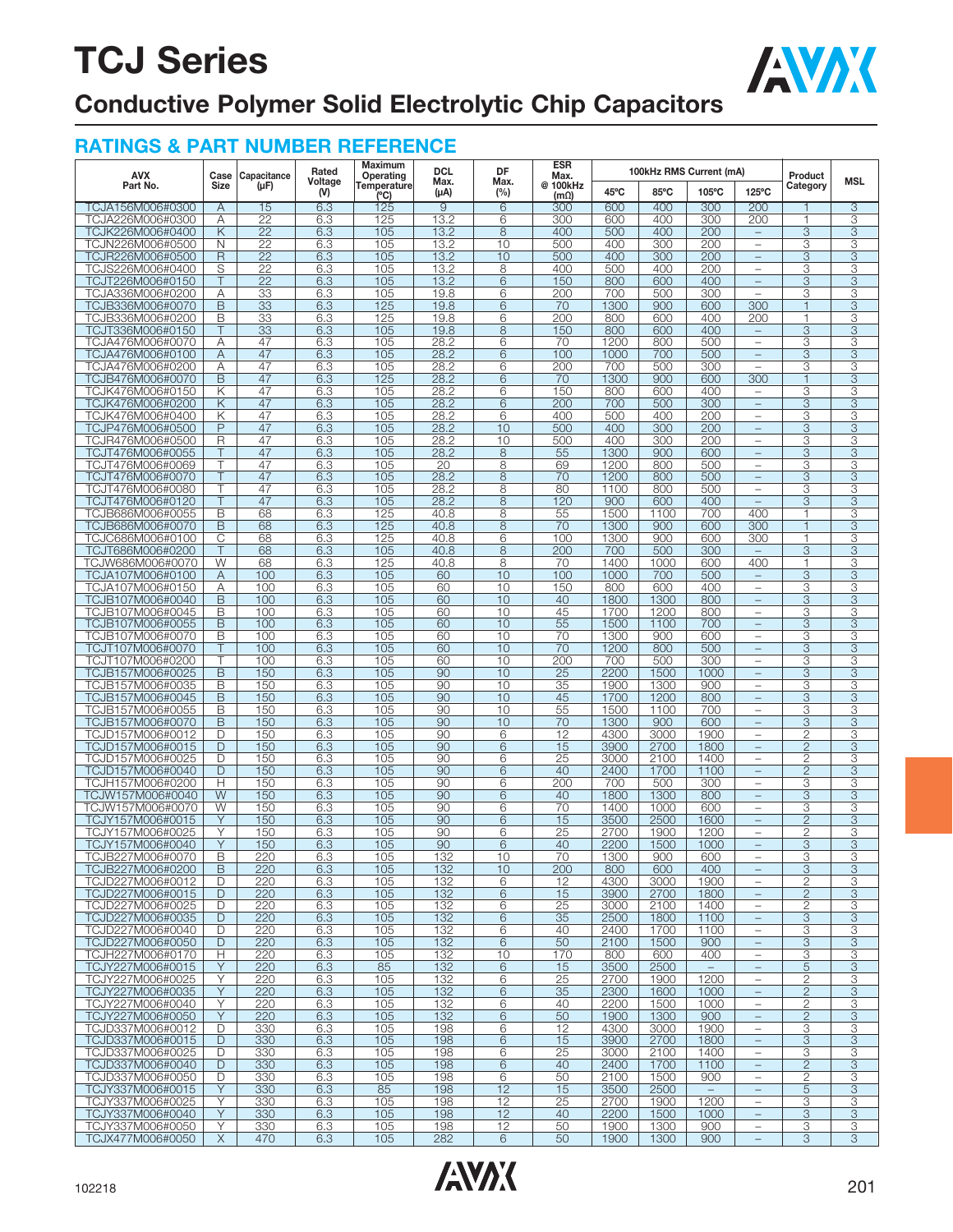

### **Conductive Polymer Solid Electrolytic Chip Capacitors**

| <b>AVX</b>                           | Case          | Capacitance | Rated          | Maximum<br>Operating | <b>DCL</b>      | DF             | ESR<br>Max.             |                | 100kHz RMS Current (mA) |                                  |                                                      | Product             |                     |
|--------------------------------------|---------------|-------------|----------------|----------------------|-----------------|----------------|-------------------------|----------------|-------------------------|----------------------------------|------------------------------------------------------|---------------------|---------------------|
| Part No.                             | Size          | $(\mu F)$   | Voltage<br>(V) | Temperature<br>(C)   | Max.<br>(µA)    | Max.<br>(%)    | @ 100kHz<br>$(m\Omega)$ | $45^{\circ}$ C | 85°C                    | 105°C                            | 125°C                                                | Category            | MSL                 |
| TCJX477M006#0055                     | X             | 470         | 6.3            | 105                  | 282             | $\overline{6}$ | 55                      | 1800           | 1300                    | 800                              | $\qquad \qquad -$                                    | 3                   | $\overline{3}$      |
| TCJX477M006#0100                     | X             | 470         | 6.3            | 105                  | 282             | 6              | 100                     | 1300           | 900                     | 600                              | $\qquad \qquad -$                                    | 3                   | 3                   |
|                                      |               | 4.7         | 10             | 105                  | 4.7             | 10 Volt @ 85°C | 300                     | 500            |                         |                                  | $\overline{\phantom{a}}$                             | 3                   |                     |
| TCJK475M010#0300<br>TCJK475M010#0500 | Κ<br>Κ        | 4.7         | 10             | 105                  | 4.7             | 6<br>6         | 500                     | 400            | 400<br>300              | 200<br>200                       | $\overline{\phantom{0}}$                             | 3                   | $\overline{3}$<br>3 |
| TCJR475M010#0500                     | $\mathsf{R}$  | 4.7         | 10             | 105                  | 4.7             | 6              | 500                     | 400            | 300                     | 200                              | $\overline{\phantom{a}}$                             | 3                   | 3                   |
| TCJA106M010#0200                     | A             | 10          | 10             | 125                  | 10              | 6              | 200                     | 700            | 500                     | 300                              | 200                                                  | 1                   | 3                   |
| TCJA106M010#0300                     | Α             | 10          | 10<br>10       | 125                  | 10<br>15        | 6<br>6         | 300<br>200              | 600<br>700     | 400<br>500              | 300<br>300                       | 200                                                  | 1<br>1              | 3                   |
| TCJA156M010#0200<br>TCJB226M010#0300 | Α<br>B        | 15<br>22    | 10             | 125<br>125           | 22              | 6              | 300                     | 600            | 400                     | 300                              | 200<br>200                                           | $\mathbf{1}$        | 3<br>3              |
| TCJT226M010#0070                     | Т             | 22          | 10             | 105                  | $\overline{22}$ | 6              | 70                      | 1200           | 800                     | 500                              | $\overline{\phantom{0}}$                             | 3                   | 3                   |
| TCJT226M010#0150                     |               | 22          | 10             | 105                  | 22              | 6              | 150                     | 800            | 600                     | 400                              | $\equiv$                                             | 3                   | 3                   |
| TCJB336M010#0070                     | В             | 33          | 10<br>10       | 125<br>125           | 33<br>33        | 6              | 70<br>200               | 1300<br>800    | 900<br>600              | 600<br>400                       | 300                                                  | 1<br>1              | 3<br>3              |
| TCJB336M010#0200<br>TCJC336M010#0100 | B<br>С        | 33<br>33    | 10             | 125                  | 33              | 6<br>6         | 100                     | 1300           | 900                     | 600                              | 200<br>300                                           | 1                   | 3                   |
| TCJT336M010#0070                     |               | 33          | 10             | 105                  | 33              | 6              | 70                      | 1200           | 800                     | 500                              | $\qquad \qquad -$                                    | 3                   | 3                   |
| TCJT336M010#0150                     | Т             | 33          | 10             | 105                  | 33              | 6              | 150                     | 800            | 600                     | 400                              | $\overline{\phantom{0}}$                             | 3                   | 3                   |
| TCJB476M010#0070                     | B             | 47          | 10             | 105                  | 47              | 6              | 70                      | 1300           | 900                     | 600                              | $\qquad \qquad -$                                    | 3                   | 3                   |
| TCJC476M010#0100<br>TCJD686M010#0045 | C<br>D        | 47<br>68    | 10<br>10       | 125<br>105           | 47<br>68        | 6<br>6         | 100<br>45               | 1300<br>2200   | 900<br>1500             | 600<br>1000                      | 300<br>$\qquad \qquad -$                             | 1<br>3              | 3<br>3              |
| TCJD686M010#0055                     | D             | 68          | 10             | 105                  | 68              | 6              | 55                      | 2000           | 1400                    | 900                              | $\overline{\phantom{0}}$                             | 3                   | 3                   |
| TCJY686M010#0045                     | Y             | 68          | 10             | 105                  | 68              | 6              | 45                      | 2000           | 1400                    | 900                              | $\qquad \qquad -$                                    | 3                   | 3                   |
| TCJY686M010#0055                     | Y             | 68          | 10             | 105                  | 68              | 6              | 55                      | 1800           | 1300                    | 800                              | $\overline{\phantom{0}}$                             | 3                   | 3                   |
| TCJD107M010#0018                     | D             | 100         | 10             | 105                  | 100             | 6              | 18                      | 3500           | 2500                    | 1600                             | $\qquad \qquad -$                                    | $\overline{2}$      | 3                   |
| TCJD107M010#0025<br>TCJD107M010#0045 | D<br>D        | 100<br>100  | 10<br>10       | 105<br>105           | 100<br>100      | 6<br>6         | 25<br>45                | 3000<br>2200   | 2100<br>1500            | 1400<br>1000                     | $\overline{\phantom{0}}$<br>$\qquad \qquad -$        | $\mathbf{2}$<br>3   | 3<br>3              |
| TCJD107M010#0055                     | D             | 100         | 10             | 105                  | 100             | 6              | 55                      | 2000           | 1400                    | 900                              | $\overline{\phantom{0}}$                             | 3                   | 3                   |
| TCJD107M010#0080                     | D             | 100         | 10             | 105                  | 100             | 6              | 80                      | 1700           | 1200                    | 800                              | $\qquad \qquad -$                                    | 3                   | 3                   |
| TCJY107M010#0018                     | Υ             | 100         | 10             | 105                  | 100             | 6              | 18                      | 3200           | 2200                    | 1400                             | ÷                                                    | 2                   | 3                   |
| TCJY107M010#0025                     | Y             | 100         | 10             | 105                  | 100             | 6              | 25                      | 2700           | 1900                    | 1200                             | $\qquad \qquad -$                                    | $\overline{2}$      | 3                   |
| TCJY107M010#0045<br>TCJY107M010#0055 | Υ<br>Y        | 100<br>100  | 10<br>10       | 105<br>105           | 100<br>100      | 6<br>6         | 45<br>55                | 2000<br>1800   | 1400<br>1300            | 900<br>800                       | ÷                                                    | 3<br>3              | 3<br>3              |
| TCJD157M010#0025                     | D             | 150         | 10             | 105                  | 150             | 6              | 25                      | 3000           | 2100                    | 1400                             | $\qquad \qquad -$<br>÷                               | 3                   | 3                   |
| TCJD157M010#0040                     | D             | 150         | 10             | 105                  | 150             | 6              | 40                      | 2400           | 1700                    | 1100                             | $\qquad \qquad -$                                    | 3                   | 3                   |
| TCJD157M010#0045                     | D             | 150         | 10             | 105                  | 150             | 6              | 45                      | 2200           | 1500                    | 1000                             | $\equiv$                                             | 3                   | 3                   |
| TCJD157M010#0055                     | D             | 150         | 10             | 105                  | 150             | 6              | 55                      | 2000           | 1400                    | 900                              | $\qquad \qquad -$                                    | 3                   | 3                   |
| TCJY157M010#0025<br>TCJY157M010#0040 | Υ<br>Y        | 150<br>150  | 10<br>10       | 105<br>105           | 150<br>150      | 6<br>6         | 25<br>40                | 2700<br>2200   | 1900<br>1500            | 1200<br>1000                     | $\overline{\phantom{0}}$<br>$\qquad \qquad -$        | 3<br>3              | 3<br>3              |
| TCJY157M010#0045                     | Y             | 150         | 10             | 105                  | 150             | 6              | 45                      | 2000           | 1400                    | 900                              | $\overline{\phantom{0}}$                             | З                   | 3                   |
| TCJY157M010#0055                     | Y             | 150         | 10             | 105                  | 150             | 6              | 55                      | 1800           | 1300                    | 800                              | $\qquad \qquad -$                                    | 3                   | 3                   |
| TCJD227M010#0012                     | D             | 220         | 10             | 105                  | 220             | 6              | 12                      | 4300           | 3000                    | 1900                             |                                                      | З                   | 3                   |
| TCJD227M010#0015                     | D             | 220         | 10             | 105                  | 220             | 6              | 15                      | 3900           | 2700                    | 1800                             | $\qquad \qquad -$                                    | 3                   | 3                   |
| TCJD227M010#0025<br>TCJD227M010#0040 | D<br>D        | 220<br>220  | 10<br>10       | 105<br>105           | 220<br>220      | 6<br>6         | 25<br>40                | 3000<br>2400   | 2100<br>1700            | 1400<br>1100                     | $\equiv$<br>$\qquad \qquad -$                        | 3<br>3              | 3<br>3              |
| TCJD227M010#0050                     | D             | 220         | 10             | 105                  | 220             | 6              | 50                      | 2100           | 1500                    | 900                              | $\equiv$                                             | З                   | 3                   |
| TCJY227M010#0015                     | Y             | 220         | 10             | 85                   | 220             | 6              | 15                      | 3500           | 2500                    | $\overline{\phantom{m}}$         | $\overline{\phantom{0}}$                             | 5                   | 3                   |
| TCJY227M010#0025                     | Y             | 220         | 10             | 105                  | 220             | 6              | 25                      | 2700           | 1900                    | 1200                             | ÷                                                    | З                   | 3                   |
| TCJY227M010#0040                     | Y             | 220         | 10             | 105                  | 220             | 6              | 40                      | 2200           | 1500                    | 1000                             | $\qquad \qquad -$                                    | 3                   | 3                   |
| TCJY227M010#0050<br>TCJD337M010#0025 | Υ<br>D        | 220<br>330  | 10<br>10       | 105<br>105           | 220<br>330      | 6<br>6         | 50<br>25                | 1900<br>3000   | 1300<br>2100            | 900<br>1400                      | $\qquad \qquad -$                                    | 3<br>$\overline{2}$ | 3<br>3              |
| TCJ5337M010#0035                     | 5             | 330         | 10             | 105                  | 330             | 10             | 35                      | 2600           | 1800                    | 1200                             | $\equiv$                                             | $\overline{2}$      | 3                   |
| TCJ5337M010#0100                     | 5             | 330         | 10             | 105                  | 330             | 10             | 100                     | 1500           | 1100                    | 700                              | $\qquad \qquad -$                                    | $\overline{2}$      | 3                   |
|                                      |               |             |                |                      |                 | 16 Volt @ 85°C |                         |                |                         |                                  |                                                      |                     |                     |
| TCJA685M016#0200<br>TCJA106M016#0200 | A<br>Α        | 6.8<br>10   | 16<br>16       | 125<br>125           | 10.9<br>16      | 6<br>6         | 200<br>200              | 700<br>700     | 500<br>500              | 300<br>300                       | 200<br>200                                           | 1                   | 3<br>3              |
| TCJB106M016#0100                     | B             | 10          | 16             | 125                  | 16              | 6              | 100                     | 1100           | 800                     | 500                              | 300                                                  | 1                   | 3                   |
| TCJB106M016#0200                     | В             | 10          | 16             | 125                  | 16              | 6              | 200                     | 800            | 600                     | 400                              | 200                                                  | 1                   | 3                   |
| TCJT106M016#0100                     |               | 10          | 16             | 125                  | 16              | 6              | 100                     | 1000           | 700                     | 500                              | 300                                                  | 1                   | 3                   |
| TCJT106M016#0150                     |               | 10          | 16             | 125                  | 16              | 6              | 150                     | 800            | 600                     | 400                              | 200                                                  | 1                   | 3                   |
| TCJT106M016#0200<br>TCJB156M016#0150 | B             | 10<br>15    | 16<br>16       | 125<br>125           | 16<br>24        | 6<br>6         | 200<br>150              | 700<br>900     | 500<br>600              | 300<br>400                       | 200<br>200                                           | 1<br>1              | 3<br>3              |
| TCJB226M016#0150                     | B             | 22          | 16             | 125                  | 35.2            | 6              | 150                     | 900            | 600                     | 400                              | 200                                                  | $\mathbf{1}$        | 3                   |
| TCJY336M016#0045                     | Y             | 33          | 16             | 105                  | 52.8            | 6              | 45                      | 2000           | 1400                    | 900                              | $\overline{\phantom{0}}$                             | 2                   | 3                   |
| TCJY336M016#0060                     | Y             | 33          | 16             | 105                  | 52.8            | 6              | 60                      | 1800           | 1300                    | 800                              | $\qquad \qquad -$                                    | $\overline{2}$      | 3                   |
| TCJY336M016#0070                     | Y             | 33          | 16             | 105                  | 52.8            | 6              | 70                      | 1600           | 1100                    | 700                              | $\overline{\phantom{0}}$                             | 2                   | 3                   |
| TCJX476M016#0045<br>TCJX476M016#0070 | $\times$<br>Χ | 47<br>47    | 16<br>16       | 105<br>105           | 75.2<br>75.2    | 6<br>6         | 45<br>70                | 2000<br>1600   | 1400<br>1100            | 900<br>700                       | $\overline{\phantom{0}}$<br>$\overline{\phantom{0}}$ | $\mathbf{2}$<br>2   | 3<br>3              |
| TCJY476M016#0045                     | Y             | 47          | 16             | 105                  | 75.2            | 6              | 45                      | 2000           | 1400                    | 900                              | $\qquad \qquad -$                                    | $\overline{2}$      | 3                   |
| TCJY476M016#0070                     | Y             | 47          | 16             | 105                  | 75.2            | 6              | 70                      | 1600           | 1100                    | 700                              | $\overline{\phantom{0}}$                             | 2                   | 3                   |
| TCJD686M016#0050                     | D             | 68          | 16             | 105                  | 108.8           | 6              | 50                      | 2100           | 1500                    | 900                              | $\qquad \qquad -$                                    | $\overline{2}$      | 3                   |
| TCJY686M016#0050                     | Y             | 68          | 16             | 105                  | 108.8           | 6              | 50                      | 1900           | 1300                    | 900                              | $\overline{\phantom{0}}$                             | 2                   | 3                   |
| TCJD107M016#0050<br>TCJE107M016#0040 | D<br>Ε        | 100<br>100  | 16<br>16       | 105<br>105           | 160<br>160      | 6<br>6         | 50<br>40                | 2100<br>2500   | 1500<br>1800            | 900<br>1100                      | $\qquad \qquad -$<br>$\overline{\phantom{0}}$        | $\overline{2}$<br>2 | 3<br>3              |
| TCJY107M016#0050                     | Υ             | 100         | 16             | 105                  | 160             | 6              | 50                      | 1900           | 1300                    | 900                              | $\overline{\phantom{0}}$                             | $\mathbf{2}$        | 3                   |
| TCJD157M016#0040                     | D             | 150         | 16             | 85                   | 240             | 6              | 40                      | 2400           | 1700                    | $\overline{\phantom{a}}$         | $\overline{\phantom{0}}$                             | 5                   | 3                   |
| TCJD157M016#0050                     | D             | 150         | 16             | 85                   | 240             | 6              | 50                      | 2100           | 1500                    | $\overline{\phantom{m}}$         | $\qquad \qquad -$                                    | 5                   | 3                   |
| TCJD157M016#0070                     | D             | 150         | 16             | 105                  | 240             | 6              | 70                      | 1800           | 1300                    | 800                              | $\overline{\phantom{0}}$                             | 3                   | 3                   |
| TCJE157M016#0040<br>TCJY157M016#0040 | E.<br>Υ       | 150<br>150  | 16<br>16       | 105<br>85            | 240<br>240      | 6<br>6         | 40<br>40                | 2500<br>2200   | 1800<br>1500            | 1100<br>$\overline{\phantom{a}}$ | $\qquad \qquad -$<br>$\overline{\phantom{0}}$        | $\mathbf{2}$<br>5   | 3<br>3              |
| TCJY157M016#0050                     | Y             | 150         | 16             | 85                   | 240             | 6              | 50                      | 1900           | 1300                    | $\overline{\phantom{m}}$         | $\qquad \qquad -$                                    | 5                   | 3                   |
| TCJY157M016#0070                     | Y             | 150         | 16             | 105                  | 240             | 6              | 70                      | 1600           | 1100                    | 700                              | $\qquad \qquad -$                                    | З                   | З                   |

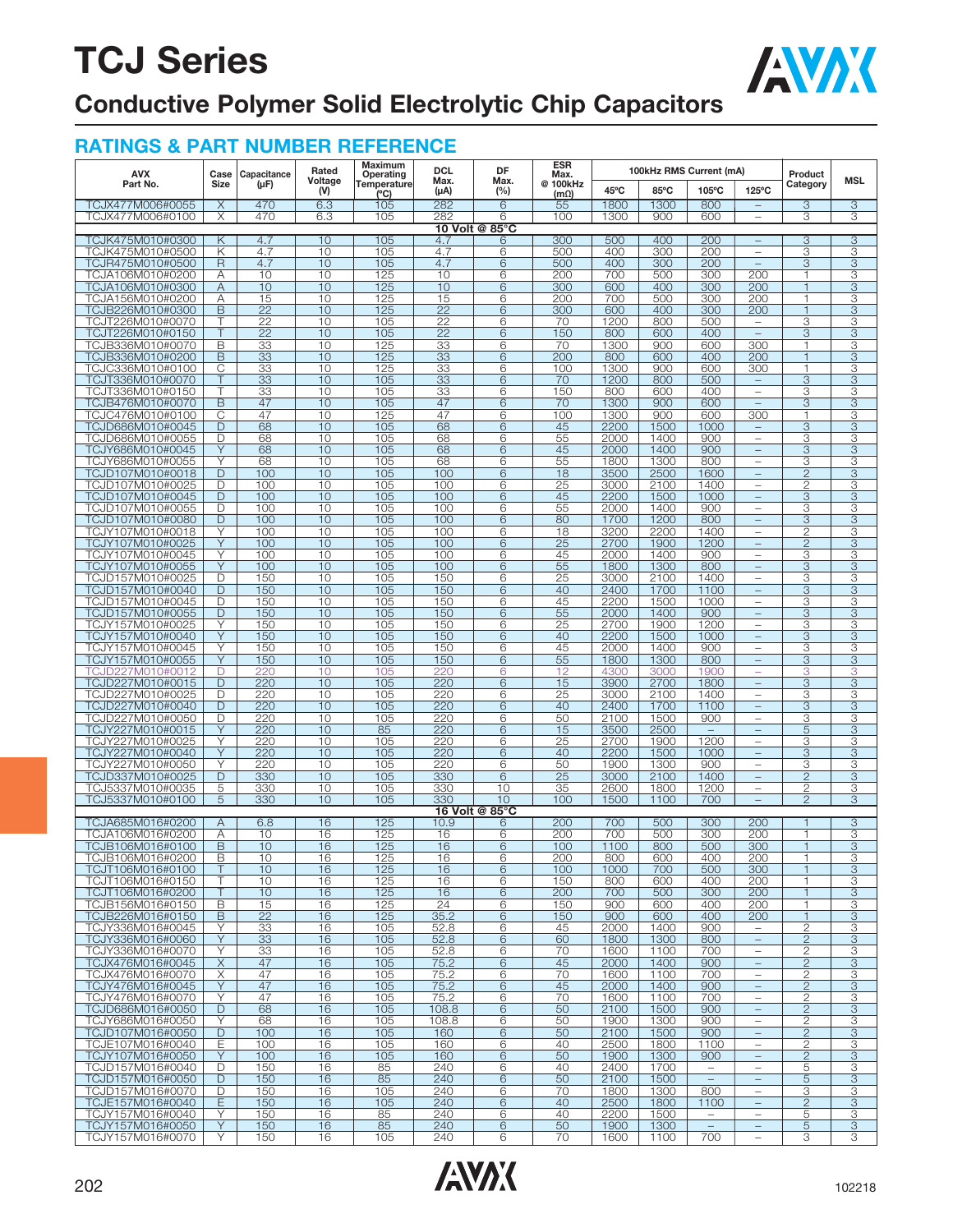

### **Conductive Polymer Solid Electrolytic Chip Capacitors**

| <b>AVX</b>                            | Case                    | Capacitance           | Rated                 | Maximum<br>Operating | DCL          | DF                   | ESR<br>Max.             |              | 100kHz RMS Current (mA) |             |                                                      | Product                        |                           |
|---------------------------------------|-------------------------|-----------------------|-----------------------|----------------------|--------------|----------------------|-------------------------|--------------|-------------------------|-------------|------------------------------------------------------|--------------------------------|---------------------------|
| Part No.                              | Size                    | $(\mu F)$             | Voltage<br>(V)        | Temperature<br>(°C)  | Max.<br>(µA) | Max.<br>$(\%)$       | @ 100kHz<br>$(m\Omega)$ | 45°C         | 85°C                    | 105°C       | $125^{\circ}$ C                                      | Category                       | MSL                       |
| TCJD227M016#0050                      | D                       | 220                   | 16                    | 105                  | 352          | 10                   | 50                      | 2100         | 1500                    | 900         | $\qquad \qquad -$                                    | $\overline{2}$                 | 3                         |
| TCJE337M016#0050                      | Ε                       | 330                   | 16                    | 105                  | 528          | 10                   | 50                      | 2200         | 1500                    | 1000        | $\overline{\phantom{0}}$                             | $\overline{c}$                 | 3                         |
| TCJE337M016#0070                      | Ε                       | 330                   | 16                    | 105                  | 528          | 10                   | 70                      | 1900         | 1300                    | 900         |                                                      | $\mathbf{2}$                   | 3                         |
| TCJ5337M016#0100                      | 5                       | 330                   | 16                    | 105                  | 528          | 10                   | 100                     | 1500         | 1100                    | 700         | $\overline{\phantom{0}}$                             | $\overline{2}$                 | З                         |
| TCJ5477M016#0100                      | 5                       | 470                   | 16                    | 105                  | 752          | 10<br>20 Volt @ 85°C | 100                     | 1500         | 1100                    | 700         |                                                      | 3                              | 3                         |
| TCJA106M020#0150                      | Α                       | 10                    | $\overline{20}$       | 105                  | 20           | 6                    | 150                     | 800          | 600                     | 400         | $\overline{\phantom{0}}$                             | 3                              | 3                         |
| TCJB226M020#0090                      | B                       | $\overline{22}$       | 20                    | 105                  | 44           | 6                    | 90                      | 1200         | 800                     | 500         | $\equiv$                                             | 3                              | 3                         |
| TCJB226M020#0150                      | B                       | $\overline{22}$       | 20                    | 105                  | 44           | 6                    | 150                     | 900          | 600                     | 400         |                                                      | 3                              | 3                         |
| TCJY226M020#0070                      | Υ                       | 22                    | 20                    | 105                  | 44           | 6                    | 70                      | 1600         | 1100                    | 700         | $\overline{\phantom{0}}$                             | $\mathbf{2}$                   | 3                         |
| TCJY336M020#0070                      | Υ                       | 33                    | 20                    | 105                  | 66           | 6                    | 70                      | 1600         | 1100                    | 700         | $\equiv$                                             | $\mathbf{2}$                   | 3                         |
| TCJD476M020#0055                      | D                       | 47                    | 20                    | 105                  | 94           | 6                    | 55                      | 2000         | 1400                    | 900         |                                                      | $\overline{c}$                 | 3                         |
| TCJX476M020#0055                      | X                       | 47                    | 20                    | 105                  | 94           | 6                    | 55                      | 1800         | 1300                    | 800         | $\equiv$                                             | 3                              | 3                         |
| TCJX476M020#0070                      | Χ                       | 47                    | 20                    | 105                  | 94           | 6                    | 70                      | 1600         | 1100                    | 700         | $\overline{\phantom{0}}$<br>L.                       | 3                              | 3                         |
| TCJY476M020#0070<br>TCJD686M020#0055  | Υ<br>D                  | 47<br>68              | 20<br>20              | 105<br>105           | 94<br>136    | 6<br>6               | 70<br>55                | 1600<br>2000 | 1100<br>1400            | 700<br>900  | $\overline{\phantom{0}}$                             | 2<br>3                         | 3<br>3                    |
| TCJE686M020#0045                      | Ε                       | 68                    | $\overline{20}$       | 105                  | 136          | 6                    | 45                      | 2400         | 1700                    | 1100        |                                                      | $\mathbf{2}$                   | 3                         |
| TCJD107M020#0055                      | D                       | 100                   | 20                    | 105                  | 200          | 6                    | 55                      | 2000         | 1400                    | 900         | $\overline{\phantom{0}}$                             | $\overline{c}$                 | 3                         |
| TCJE107M020#0045                      | Ε                       | 100                   | 20                    | 105                  | 200          | 6                    | 45                      | 2400         | 1700                    | 1100        | $\overline{\phantom{0}}$                             | $\overline{3}$                 | $\overline{3}$            |
| TCJY107M020#0055                      | Υ                       | 100                   | 20                    | 105                  | 200          | $\overline{6}$       | 55                      | 1800         | 1300                    | 800         | $\overline{\phantom{0}}$                             | $\mathbf{2}$                   | 3                         |
| TCJU227M020#0070E                     | U                       | 220                   | 20                    | 105                  | 440          | 12                   | 70                      | 2300         | 1600                    | 1000        | $\equiv$                                             | $\overline{2}$                 | 3                         |
|                                       |                         |                       |                       |                      |              | 25 Volt @ 85°C       |                         |              |                         |             |                                                      |                                |                           |
| TCJP105M025#0500                      | $\overline{P}$<br>B     | 1.0<br>4.7            | 25<br>25              | 105<br>105           | 2.5<br>11.8  | 6<br>6               | 500<br>100              | 400<br>1100  | 300<br>800              | 200<br>500  | $\equiv$                                             | $\overline{2}$<br>3            | 3<br>3                    |
| TCJB475M025#0100<br>TCJB475M025#0150  | $\overline{\mathsf{B}}$ | 4.7                   | 25                    | 105                  | 11.8         | 6                    | 150                     | 900          | 600                     | 400         | $\overline{\phantom{0}}$<br>$\qquad \qquad -$        | $\overline{3}$                 | $\overline{\mathbf{3}}$   |
| TCJA685M025#0150                      | Α                       | 6.8                   | 25                    | 105                  | 17           | 6                    | 150                     | 800          | 600                     | 400         |                                                      | 3                              | 3                         |
| TCJB685M025#0090                      | B                       | 6.8                   | 25                    | 105                  | 17           | 6                    | 90                      | 1200         | 800                     | 500         | L,                                                   | $\overline{2}$                 | 3                         |
| TCJB685M025#0150                      | B                       | 6.8                   | 25                    | 105                  | 17           | 6                    | 150                     | 900          | 600                     | 400         | $\overline{\phantom{0}}$                             | 3                              | З                         |
| TCJT685M025#0100                      |                         | 6.8                   | 25                    | 105                  | 17           | 6                    | 100                     | 1000         | 700                     | 500         |                                                      | 3                              | 3                         |
| TCJT685M025#0150                      | Т                       | 6.8                   | 25                    | 105                  | 17           | 6                    | 150                     | 800          | 600                     | 400         | $\overline{\phantom{0}}$                             | 3                              | 3                         |
| TCJA106M025#0150                      | Α                       | 10                    | 25                    | 105                  | 25           | 6                    | 150                     | 800          | 600                     | 400         | -                                                    | 3                              | 3                         |
| TCJB106M025#0090                      | В                       | 10<br>10              | 25                    | 105                  | 25           | 6<br>6               | 90<br>100               | 1200         | 800<br>800              | 500         |                                                      | 2                              | З                         |
| TCJB106M025#0100<br>TCJB106M025#0150  | B<br>B                  | 10                    | 25<br>25              | 105<br>105           | 25<br>25     | 6                    | 150                     | 1100<br>900  | 600                     | 500<br>400  | $\overline{\phantom{0}}$<br>$\overline{\phantom{0}}$ | $\overline{2}$<br>$\mathbf{2}$ | 3<br>3                    |
| TCJB156M025#0100                      | B                       | 15                    | 25                    | 105                  | 37.5         | 6                    | 100                     | 1100         | 800                     | 500         | $\qquad \qquad -$                                    | $\overline{2}$                 | 3                         |
| TCJB156M025#0150                      | B                       | 15                    | $\overline{25}$       | 105                  | 37.5         | 6                    | 150                     | 900          | 600                     | 400         | $\overline{\phantom{0}}$                             | $\overline{2}$                 | 3                         |
| TCJY156M025#0090                      | Y                       | 15                    | 25                    | 105                  | 37.5         | 6                    | 90                      | 1400         | 1000                    | 600         | L.                                                   | $\mathbf{2}$                   | 3                         |
| TCJB226M025#0100                      | B                       | 22                    | 25                    | 105                  | 55           | 6                    | 100                     | 1100         | 800                     | 500         | $\overline{\phantom{0}}$                             | 3                              | 3                         |
| TCJB226M025#0150                      | B                       | 22                    | 25                    | 105                  | 55           | 6                    | 150                     | 900          | 600                     | 400         | $\equiv$                                             | 3                              | 3                         |
| TCJC226M025#0100                      | С<br>$\mathsf{D}$       | 22                    | 25                    | 105                  | 55           | 6                    | 100                     | 1300         | 900                     | 600         | $\overline{\phantom{0}}$                             | 3                              | 3                         |
| TCJD226M025#0060<br>TCJD226M025#0100  | D                       | $\overline{22}$<br>22 | $\overline{25}$<br>25 | 105<br>105           | 55<br>55     | 6<br>6               | 60<br>100               | 1900<br>1500 | 1300<br>1100            | 900<br>700  | $\overline{\phantom{0}}$<br>$\overline{\phantom{0}}$ | $\overline{c}$<br>$\mathbf{2}$ | 3<br>3                    |
| TCJY226M025#0070                      | Ÿ                       | $\overline{22}$       | 25                    | 105                  | 55           | 6                    | 70                      | 1600         | 1100                    | 700         | $\qquad \qquad -$                                    | 3                              | 3                         |
| TCJD336M025#0060                      | D                       | 33                    | 25                    | 105                  | 82.5         | 6                    | 60                      | 1900         | 1300                    | 900         | $\equiv$                                             | $\mathbf{2}$                   | 3                         |
| TCJD336M025#0100                      | D                       | 33                    | 25                    | 105                  | 82.5         | 6                    | 100                     | 1500         | 1100                    | 700         | $\qquad \qquad -$                                    | $\overline{2}$                 | 3                         |
| TCJX336M025#0070                      | Χ                       | 33                    | 25                    | 105                  | 82.5         | 6                    | 70                      | 1600         | 1100                    | 700         | $\overline{\phantom{0}}$                             | $\overline{c}$                 | 3                         |
| TCJX336M025#0100                      | X                       | 33                    | 25                    | 105                  | 82.5         | 6                    | 100                     | 1300         | 900                     | 600         |                                                      | $\mathbf{2}$                   | 3                         |
| TCJY336M025#0060<br>TCJY336M025#0070  | Υ<br>Y                  | 33<br>33              | 25                    | 105                  | 82.5         | 6<br>6               | 60                      | 1800         | 1300                    | 800         | $\overline{\phantom{0}}$                             | $\mathbf{2}$<br>$\overline{2}$ | 3<br>3                    |
| TCJY336M025#0100                      | Υ                       | 33                    | 25<br>25              | 105<br>105           | 82.5<br>82.5 | 6                    | 70<br>100               | 1600<br>1400 | 1100<br>1000            | 700<br>600  | $\qquad \qquad -$                                    | $\overline{c}$                 | 3                         |
| TCJD476M025#0060                      | D                       | 47                    | 25                    | 105                  | 117.5        | 6                    | 60                      | 1900         | 1300                    | 900         |                                                      | 3                              | 3                         |
| TCJD476M025#0100                      | D                       | 47                    | 25                    | 105                  | 117.5        | 6                    | 100                     | 1500         | 1100                    | 700         | $\overline{\phantom{0}}$                             | 3                              | 3                         |
| TCJE476M025#0050                      | Ε                       | 47                    | 25                    | 105                  | 117.5        | 6                    | 50                      | 2200         | 1500                    | 1000        | $\qquad \qquad -$                                    | 3                              | 3                         |
| TCJY476M025#0100                      | Υ                       | 47                    | 25                    | 105                  | 117.5        | 6                    | 10 <sup>c</sup>         | 1400         | 1000                    | 600         | L,                                                   | 2                              | 3                         |
| TCJD686M025#0070                      | D                       | 68                    | $\overline{25}$       | 105                  | 170          | $\overline{6}$       | 70                      | 1800         | 1300                    | 800         |                                                      | $\overline{c}$                 | $\overline{3}$            |
| TCJE686M025#0050<br>TCJY686M025#0100E | Ε                       | 68<br>68              | 25<br>25              | 105<br>105           | 170<br>170   | 6<br>6               | 50<br>100               | 2200<br>1400 | 1500<br>1000            | 1000<br>600 | $\overline{\phantom{0}}$<br>-                        | З<br>$\overline{2}$            | З<br>3                    |
| TCJD107M025#0055                      | D                       | 100                   | 25                    | 105                  | 250          | 6                    | 55                      | 2000         | 1400                    | 900         | $\overline{\phantom{0}}$                             | $\overline{2}$                 | 3                         |
| TCJD107M025#0070                      | D                       | 100                   | 25                    | 105                  | 250          | 6                    | 70                      | 1800         | 1300                    | 800         | $\qquad \qquad -$                                    | $\overline{2}$                 | 3                         |
| TCJE107M025#0080                      | Ε                       | 100                   | 25                    | 105                  | 250          | 6                    | 80                      | 1800         | 1300                    | 800         | $\overline{\phantom{m}}$                             | 2                              | З                         |
| TCJU107M025#0070E                     | U                       | 100                   | 25                    | 125                  | 250          | 12                   | 70                      | 2300         | 1600                    | 1000        | 600                                                  | 1                              | 3                         |
| TCJU157M025#0070E                     | U                       | 150                   | 25                    | 105                  | 375          | 12                   | 70                      | 2300         | 1600                    | 1000        | $\overline{\phantom{0}}$                             | 2                              | 3                         |
|                                       |                         |                       |                       |                      |              | 35 Volt @ 85°C       |                         |              |                         |             |                                                      |                                |                           |
| TCJB155M035#0200<br>TCJB225M035#0200  | B<br>B                  | 1.5<br>2.2            | 35<br>35              | 105<br>105           | 5.3<br>7.7   | 6<br>6               | 200<br>200              | 800<br>800   | 600<br>600              | 400<br>400  | $\equiv$<br>$\overline{\phantom{0}}$                 | $\overline{2}$<br>3            | 3<br>3                    |
| TCJB335M035#0200                      | B                       | 3.3                   | 35                    | 105                  | 11.6         | $6\overline{6}$      | 200                     | 800          | 600                     | 400         | $\equiv$                                             | 3                              | 3                         |
| TCJB475M035#0200                      | В                       | 4.7                   | 35                    | 105                  | 16.5         | 6                    | 200                     | 800          | 600                     | 400         | $\overline{\phantom{0}}$                             | З                              | З                         |
| TCJC475M035#0200                      | C                       | 4.7                   | 35                    | 105                  | 16.5         | 6                    | 200                     | 900          | 600                     | 400         | $\equiv$                                             | 3                              | 3                         |
| TCJC685M035#0200                      | С                       | 6.8                   | 35                    | 105                  | 23.8         | 6                    | 200                     | 900          | 600                     | 400         | $\overline{\phantom{0}}$                             | 3                              | 3                         |
| TCJB106M035#0200                      | B                       | 10                    | 35                    | 105                  | 35           | 6                    | 200                     | 800          | 600                     | 400         | $\overline{\phantom{0}}$                             | $\overline{c}$                 | $\ensuremath{\mathsf{3}}$ |
| TCJC106M035#0200                      | С                       | 10                    | 35                    | 105                  | 35           | 6                    | 200                     | 900          | 600                     | 400         | $\overline{\phantom{0}}$                             | 3<br>$\overline{2}$            | 3                         |
| TCJY106M035#0070<br>TCJB156M035#0200  | Y<br>B                  | 10<br>15              | 35<br>35              | 105<br>105           | 35<br>52.5   | $\overline{6}$<br>6  | 70<br>200               | 1600<br>800  | 1100<br>600             | 700<br>400  | $\qquad \qquad -$<br>$\overline{\phantom{0}}$        | $\mathbf{2}$                   | $\overline{3}$<br>З       |
| TCJC156M035#0200                      | C                       | 15                    | 35                    | 105                  | 52.5         | 6                    | 200                     | 900          | 600                     | 400         | $\overline{\phantom{0}}$                             | 3                              | 3                         |
| TCJD156M035#0070                      | D                       | 15                    | 35                    | 105                  | 52.5         | 6                    | 70                      | 1800         | 1300                    | 800         | $\overline{\phantom{0}}$                             | 3                              | 3                         |
| TCJD156M035#0100                      | D                       | 15                    | 35                    | 105                  | 52.5         | 6                    | 100                     | 1500         | 1100                    | 700         | $\qquad \qquad -$                                    | 3                              | 3                         |
| TCJY156M035#0070                      | Υ                       | 15                    | 35                    | 105                  | 52.5         | 6                    | 70                      | 1600         | 1100                    | 700         | $\qquad \qquad -$                                    | 3                              | 3                         |
| TCJY156M035#0100                      | Υ                       | 15                    | 35                    | 105                  | 52.5         | 6                    | 100                     | 1400         | 1000                    | 600         | $\equiv$                                             | 3                              | 3                         |
| TCJD226M035#0070                      | D                       | 22                    | 35                    | 105                  | 77           | 6                    | 70                      | 1800         | 1300                    | 800         | $\overline{\phantom{0}}$                             | 2                              | З                         |

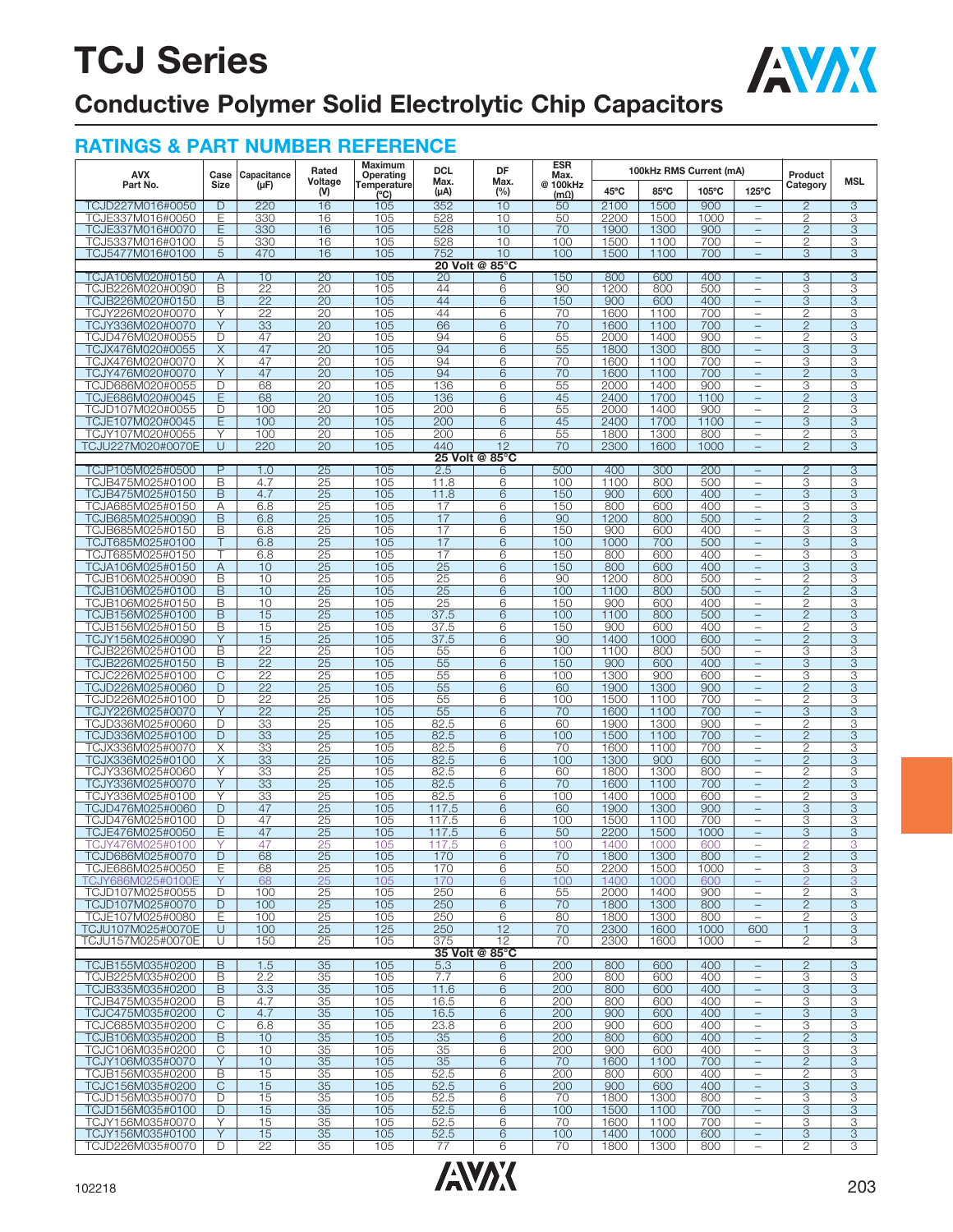

### **Conductive Polymer Solid Electrolytic Chip Capacitors**

#### **RATINGS & PART NUMBER REFERENCE**

| <b>AVX</b>        | Case                    | Capacitance     | Rated           | Maximum<br>Operating | <b>DCL</b>     | DF                  | <b>ESR</b><br>Max.      |      | 100kHz RMS Current (mA) |       |                          | Product                 | <b>MSL</b>     |
|-------------------|-------------------------|-----------------|-----------------|----------------------|----------------|---------------------|-------------------------|------|-------------------------|-------|--------------------------|-------------------------|----------------|
| Part No.          | <b>Size</b>             | $(\mu F)$       | Voltage<br>(V)  | Temperature<br>(°C)  | Max.<br>(µA)   | Max.<br>(%)         | @ 100kHz<br>$(m\Omega)$ | 45°C | 85°C                    | 105°C | 125°C                    | Category                |                |
| TCJD226M035#0100  | D                       | 22              | 35              | 105                  | 77             | $\overline{6}$      | 100                     | 1500 | 1100                    | 700   | $\qquad \qquad -$        | $\overline{2}$          | $\overline{3}$ |
| TCJY226M035#0150  | Υ                       | $\overline{22}$ | 35              | 105                  | 77             | 6                   | 150                     | 1100 | 800                     | 500   | $\overline{\phantom{a}}$ | 3                       | 3              |
| TCJD336M035#0070  | D                       | $\overline{33}$ | $\overline{35}$ | 105                  | 115.5          | $6\overline{6}$     | 70                      | 1800 | 1300                    | 800   |                          | $\overline{2}$          | 3              |
| TCJD336M035#0100  | D                       | 33              | 35              | 105                  | 115.5          | 6                   | 100                     | 1500 | 1100                    | 700   | $\equiv$                 | $\overline{c}$          | 3              |
| TCJE336M035#0055  | E                       | 33              | $\overline{35}$ | 105                  | 115.5          | 6                   | 55                      | 2100 | 1500                    | 900   | $\equiv$                 | 3                       | 3              |
| TCJE336M035#0070  | Ε                       | 33              | 35              | 105                  | 115.5          | 6                   | 70                      | 1900 | 1300                    | 900   | $\overline{\phantom{0}}$ | 3                       | 3              |
| TCJU336M035#0070E | Ū                       | 33              | 35              | 125                  | 115.5          | 12                  | 70                      | 2300 | 1600                    | 1000  | 600                      | $\overline{1}$          | 3              |
| TCJY336M035#0100  | Y                       | 33              | 35              | 105                  | 115.5          | 6                   | 100                     | 1400 | 1000                    | 600   | $\equiv$                 | $\overline{2}$          | 3              |
| TCJE476M035#0055  | Ε                       | 47              | $\overline{35}$ | 105                  | 164.5          | 6                   | $\overline{55}$         | 2100 | 1500                    | 900   | $\equiv$                 | $\overline{2}$          | $\overline{3}$ |
| TCJU476M035#0070E | U                       | 47              | $\overline{35}$ | 125                  | 164.5          | $\overline{12}$     | 70                      | 2300 | 1600                    | 1000  | 600                      | 1                       | 3              |
| TCJY476M035#0100E | Y                       | 47              | 35              | 105                  | 164.5          | 6                   | 100                     | 1400 | 1000                    | 600   |                          | $\mathcal{P}$           | 3              |
|                   |                         |                 |                 |                      |                | 50 Volt @ 85°C      |                         |      |                         |       |                          |                         |                |
| TCJB684M050#0400  | $\overline{B}$          | 0.68            | 50              | 105                  | 3.4            | 6                   | 400                     | 600  | 400                     | 300   | $\qquad \qquad -$        | $\overline{3}$          | $\overline{3}$ |
| TCJB105M050#0300  | B                       | 1.0             | 50              | 105                  | $\overline{5}$ | $6\overline{6}$     | $\overline{300}$        | 600  | 400                     | 300   | $\qquad \qquad -$        | 3                       | 3              |
| TCJB155M050#0300  | B                       | 1.5             | 50              | 105                  | 7.5            | $6\overline{6}$     | 300                     | 600  | 400                     | 300   | $\equiv$                 | $\overline{3}$          | $\overline{3}$ |
| TCJC155M050#0300  | $\overline{C}$          | 1.5             | 50              | 105                  | 7.5            | 6                   | 300                     | 800  | 600                     | 400   | $\overline{\phantom{m}}$ | $\overline{3}$          | $\overline{3}$ |
| TCJC225M050#0300  | С                       | 2.2             | 50              | 105                  | 11             | 6                   | 300                     | 800  | 600                     | 400   | $\equiv$                 | 3                       | 3              |
| TCJC335M050#0200  | C                       | 3.3             | 50              | 105                  | 16.5           | 8                   | 200                     | 900  | 600                     | 400   | $\equiv$                 | 3                       | 3              |
| TCJC475M050#0200  | C                       | 4.7             | 50              | 105                  | 23.5           | 8                   | 200                     | 900  | 600                     | 400   | $\equiv$                 | $\overline{3}$          | $\overline{3}$ |
| TCJX475M050#0250  | X                       | 4.7             | 50              | 105                  | 23.5           | 6                   | 250                     | 800  | 600                     | 400   | $\equiv$                 | $\overline{2}$          | 5              |
| TCJY475M050#0250  | Y                       | 4.7             | 50              | 105                  | 23.5           | 6                   | 250                     | 900  | 600                     | 400   | $\equiv$                 | $\overline{2}$          | 5              |
| TCJC685M050#0200  | С                       | 6.8             | 50              | 105                  | 34             | 8                   | 200                     | 900  | 600                     | 400   | $\overline{\phantom{0}}$ | 3                       | 3              |
| TCJD685M050#0120  | D                       | 6.8             | 50              | 105                  | 34             | 10                  | 120                     | 1400 | 1000                    | 600   | $\equiv$                 | 3                       | 3              |
| TCJD106M050#0090  | D                       | 10              | 50              | 105                  | 50             | 10                  | 90                      | 1600 | 1100                    | 700   | $\equiv$                 | 3                       | 3              |
| TCJD106M050#0120  | $\overline{D}$          | 10              | 50              | 105                  | 50             | 10                  | 120                     | 1400 | 1000                    | 600   | $\overline{\phantom{0}}$ | $\overline{3}$          | $\overline{3}$ |
| TCJE106M050#0070  | Е                       | 10              | 50              | 105                  | 50             | 6                   | 70                      | 1900 | 1300                    | 900   | $\overline{\phantom{m}}$ | 3                       | 3              |
| TCJE106M050#0100  | E                       | 10              | 50              | 105                  | 50             | 6                   | 100                     | 1600 | 1100                    | 700   |                          | 3                       | 3              |
| TCJE156M050#0070  | Ε                       | 15              | 50              | 105                  | 75             | 6                   | 70                      | 1900 | 1300                    | 900   | $\equiv$                 | 3                       | 3              |
| TCJE156M050#0100  | E                       | 15              | 50              | 105                  | 75             | 6<br>63 Volt @ 85°C | 100                     | 1600 | 1100                    | 700   | $\equiv$                 | 3                       | 3              |
| TCJB474M063#0400  | $\overline{B}$          | 0.47            | 63              | 105                  | $\overline{3}$ | 8                   | 400                     | 600  | 400                     | 300   |                          | $\overline{3}$          | $\overline{3}$ |
| TCJB684M063#0300  | B                       | 0.68            | 63              | 105                  | 4.3            | 8                   | 300                     | 600  | 400                     | 300   | $\overline{\phantom{0}}$ | 3                       | 3              |
| TCJB105M063#0300  | B                       | 1.0             | 63              | 105                  | 6.3            | 8                   | 300                     | 600  | 400                     | 300   | $\equiv$                 | 3                       | $\overline{3}$ |
| TCJC105M063#0300  | C                       | 1.0             | 63              | 105                  | 6.3            | 6                   | 300                     | 800  | 600                     | 400   | $\overline{\phantom{m}}$ | 3                       | 3              |
| TCJC155M063#0300  | $\overline{\text{C}}$   | 1.5             | 63              | 105                  | 9.5            | 6                   | 300                     | 800  | 600                     | 400   | $\equiv$                 | $\overline{3}$          | $\overline{3}$ |
| TCJC225M063#0200  | $\overline{\mathbb{C}}$ | 2.2             | 63              | 105                  | 13.9           | $6\overline{6}$     | 200                     | 900  | 600                     | 400   | $\overline{\phantom{0}}$ | 3                       | 3              |
| TCJC335M063#0200  | $\overline{C}$          | 3.3             | 63              | 105                  | 20.8           | 6                   | 200                     | 900  | 600                     | 400   | $\equiv$                 | $\overline{3}$          | $\overline{3}$ |
| TCJC475M063#0200  | С                       | 4.7             | 63              | 105                  | 29.6           | 6                   | 200                     | 900  | 600                     | 400   | $\overline{\phantom{m}}$ | 3                       | 3              |
| TCJD475M063#0120  | D                       | 4.7             | 63              | 105                  | 29.6           | 6                   | 120                     | 1400 | 1000                    | 600   | $\overline{\phantom{m}}$ | $\overline{3}$          | 3              |
| TCJD685M063#0120  | D                       | 6.8             | 63              | 105                  | 42.8           | 6                   | 120                     | 1400 | 1000                    | 600   | $\overline{\phantom{0}}$ | 3                       | 3              |
| TCJE685M063#0100  | E                       | 6.8             | 63              | 105                  | 42.8           | 6                   | 100                     | 1600 | 1100                    | 700   | $\equiv$                 | 3                       | 3              |
| TCJE685M063#0150  | E                       | 6.8             | 63              | 105                  | 42.8           | 6                   | 150                     | 1300 | 900                     | 600   | $\equiv$                 | 3                       | 3              |
| TCJE106M063#0100  | Ε                       | 10              | 63              | 105                  | 63             | 6                   | 100                     | 1600 | 1100                    | 700   | $\equiv$                 | 3                       | 3              |
| TCJE106M063#0150  | E                       | 10              | 63              | 105                  | 63             | 6                   | 150                     | 1300 | 900                     | 600   | $\overline{\phantom{m}}$ | 3                       | 3              |
|                   |                         |                 |                 |                      |                | 75 Volt @ 85°C      |                         |      |                         |       |                          |                         |                |
| TCJD475M075#0150  | D                       | 4.7             | 75              | 105                  | 35.3           | 6                   | 150                     | 1200 | 800                     | 500   | $\equiv$                 | 3                       | 3              |
| TCJD685M075#0120  | $\overline{D}$          | 6.8             | $\overline{75}$ | 105                  | 51             | $6\overline{6}$     | 120                     | 1400 | 1000                    | 600   | $\equiv$                 | $\overline{\mathbf{3}}$ | 3              |
|                   |                         |                 |                 |                      |                | 100 Volt @ 85°C     |                         |      |                         |       |                          |                         |                |
| TCJD475M100#0250  | $\overline{D}$          | 4.7             | 100             | 105                  | 47             | 8                   | 250                     | 900  | 600                     | 400   |                          | $\overline{4}$          | $\overline{3}$ |
|                   |                         |                 |                 |                      |                | 125 Volt @ 85°C     |                         |      |                         |       |                          |                         |                |
| TCJD335M125#0250  | $\overline{D}$          | 3.3             | 125             | 105                  | 41.2           | 8                   | 250                     | 900  | 600                     | 400   |                          | $\overline{4}$          | $\overline{3}$ |

Moisture Sensitivity Level (MSL) is defined according to J-STD-020.

All technical data relates to an ambient temperature of +25ºC. Capacitance and DF are measured at 120Hz, 0.5RMS

with DC bias of 2.2 volts. DCL is measured at rated voltage after 5 minutes.

ESR allowed to move up to 1.25 times catalog limit post mounting.

For typical weight and composition see page 273.

**NOTE: AVX reserves the right to supply higher voltage ratings or tighter tolerance part in the same case size, to the same reliability standards.**

### **RECOMMENDED DERATING FACTOR**

Voltage and temperature derating as percentage of Vr



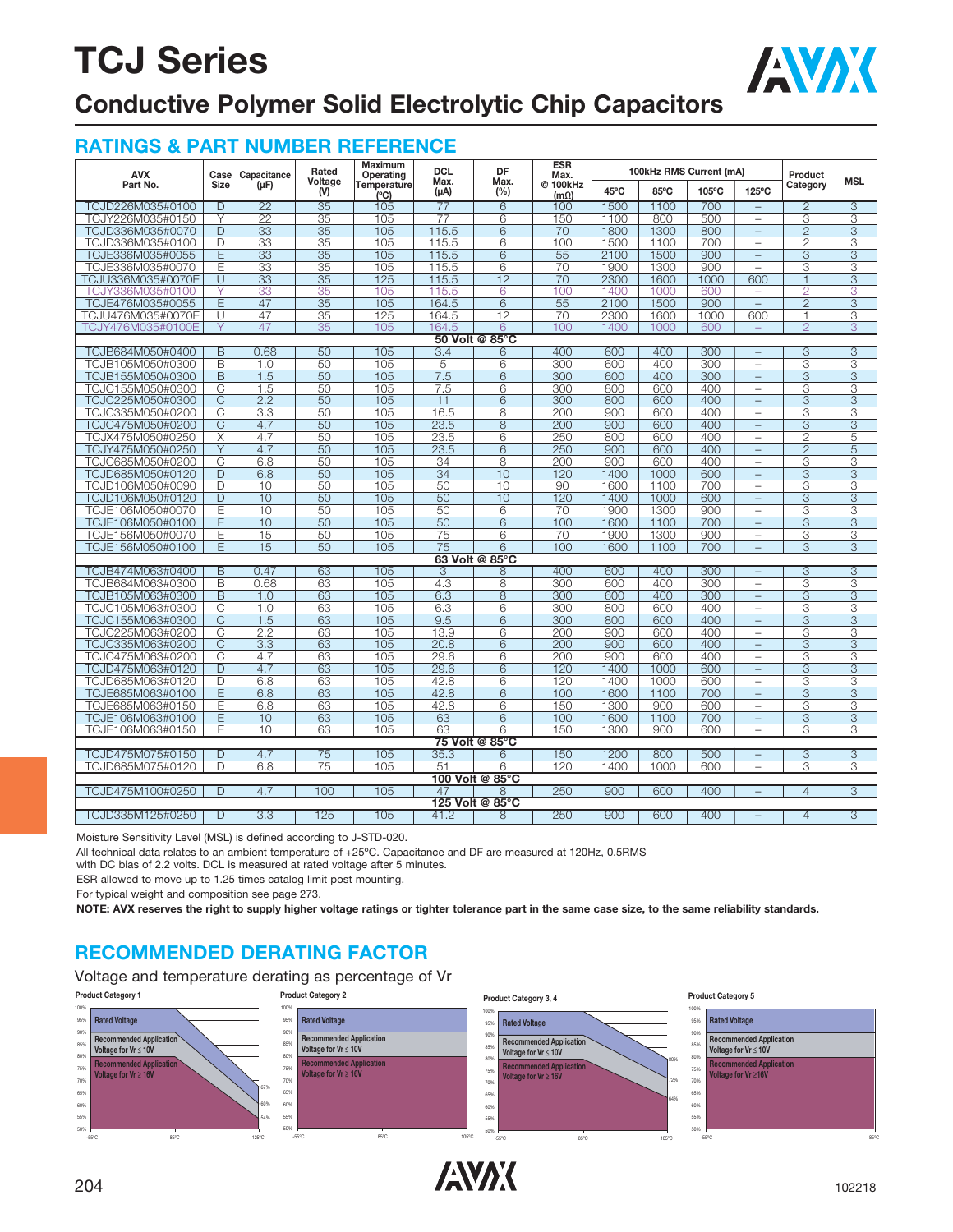### **Conductive Polymer Solid Electrolytic Chip Capacitors**

### **PRODUCT CATEGORY 1 (TEMPERATURE RANGE -55°C TO +125°C)**

| <b>TEST</b>                                                                                                                                                                 |                                                                                                                                                                                                                                                                                                                                                                                                                                                                                                                                                                                                                                                                                                                                                                                                                                                                                                                                                                                                                                                                                                       |                                      |  | <b>Characteristics</b> |                              |                 |                                               |                 |                    |                                                   |                 |  |
|-----------------------------------------------------------------------------------------------------------------------------------------------------------------------------|-------------------------------------------------------------------------------------------------------------------------------------------------------------------------------------------------------------------------------------------------------------------------------------------------------------------------------------------------------------------------------------------------------------------------------------------------------------------------------------------------------------------------------------------------------------------------------------------------------------------------------------------------------------------------------------------------------------------------------------------------------------------------------------------------------------------------------------------------------------------------------------------------------------------------------------------------------------------------------------------------------------------------------------------------------------------------------------------------------|--------------------------------------|--|------------------------|------------------------------|-----------------|-----------------------------------------------|-----------------|--------------------|---------------------------------------------------|-----------------|--|
|                                                                                                                                                                             |                                                                                                                                                                                                                                                                                                                                                                                                                                                                                                                                                                                                                                                                                                                                                                                                                                                                                                                                                                                                                                                                                                       |                                      |  | Visual examination     |                              |                 | no visible damage                             |                 |                    |                                                   |                 |  |
|                                                                                                                                                                             |                                                                                                                                                                                                                                                                                                                                                                                                                                                                                                                                                                                                                                                                                                                                                                                                                                                                                                                                                                                                                                                                                                       |                                      |  | <b>DCL</b>             |                              |                 | 1.25 x initial limit                          |                 |                    |                                                   |                 |  |
|                                                                                                                                                                             | <b>Condition</b><br>Apply rated voltage (Ur) at 85°C and / or 2/3 rated<br>voltage (Ur) at 125°C for 2000 hours through a circuit<br>impedance of $\leq$ 0.10/V. Stabilize at room temperature<br>for 1-2 hours before measuring.<br>Store at 125°C, no voltage applied, for 2000 hours.<br>Stabilize at room temperature for 1-2 hours before<br>measuring.<br>Store at 65°C and 95% relative humidity fo 500<br>hours, with no applied voltage. Stabilize at room<br>temperature and humidity for 1-2 hours before<br>measuring.<br>Temperature <sup>°</sup> C<br><b>Step</b><br>Duration(min)<br>Ŧ<br>$+20$<br>15<br>$\overline{2}$<br>$-55$<br>$\overline{15}$<br>$\overline{3}$<br>$+20$<br>$\overline{15}$<br>$\overline{4}$<br>$+85$<br>$\overline{15}$<br>$\overline{5}$<br>$+125$<br>$\overline{15}$<br>$\overline{6}$<br>$+20$<br>$\overline{15}$<br>Apply 1.3x 2/3x rated voltage (Ur) at 125°C for<br>1000 cycles of duration 6 min (30 sec charge,<br>5 min 30 sec discharge) through a charge $\bar{ }$<br>discharge resistance of $1000\Omega$<br>MIL-STD-202, Method 213, Condition C | $\Delta C/C$                         |  |                        | within ±20% of initial value |                 |                                               |                 |                    |                                                   |                 |  |
| <b>Endurance</b><br><b>Storage Life</b><br><b>Humidity</b><br><b>Temperature</b><br><b>Stability</b><br><b>Surge</b><br><b>Voltage</b><br><b>Mechanical</b><br><b>Shock</b> |                                                                                                                                                                                                                                                                                                                                                                                                                                                                                                                                                                                                                                                                                                                                                                                                                                                                                                                                                                                                                                                                                                       |                                      |  | DF                     |                              |                 | 1.5 x initial limit                           |                 |                    |                                                   |                 |  |
|                                                                                                                                                                             |                                                                                                                                                                                                                                                                                                                                                                                                                                                                                                                                                                                                                                                                                                                                                                                                                                                                                                                                                                                                                                                                                                       |                                      |  | <b>ESR</b>             |                              |                 | 2 x initial limit                             |                 |                    |                                                   |                 |  |
|                                                                                                                                                                             |                                                                                                                                                                                                                                                                                                                                                                                                                                                                                                                                                                                                                                                                                                                                                                                                                                                                                                                                                                                                                                                                                                       |                                      |  | Visual examination     |                              |                 | no visible damage                             |                 |                    |                                                   |                 |  |
|                                                                                                                                                                             |                                                                                                                                                                                                                                                                                                                                                                                                                                                                                                                                                                                                                                                                                                                                                                                                                                                                                                                                                                                                                                                                                                       |                                      |  | <b>DCL</b>             |                              |                 | 2 x initial limit                             |                 |                    |                                                   |                 |  |
|                                                                                                                                                                             |                                                                                                                                                                                                                                                                                                                                                                                                                                                                                                                                                                                                                                                                                                                                                                                                                                                                                                                                                                                                                                                                                                       |                                      |  | $\Delta C/C$           |                              |                 | within $\pm 20\%$ of initial value            |                 |                    |                                                   |                 |  |
|                                                                                                                                                                             |                                                                                                                                                                                                                                                                                                                                                                                                                                                                                                                                                                                                                                                                                                                                                                                                                                                                                                                                                                                                                                                                                                       |                                      |  | DF                     |                              |                 | 1.5 x initial limit                           |                 |                    |                                                   |                 |  |
|                                                                                                                                                                             |                                                                                                                                                                                                                                                                                                                                                                                                                                                                                                                                                                                                                                                                                                                                                                                                                                                                                                                                                                                                                                                                                                       |                                      |  | <b>ESR</b>             |                              |                 | 2 x initial limit                             |                 |                    |                                                   |                 |  |
|                                                                                                                                                                             |                                                                                                                                                                                                                                                                                                                                                                                                                                                                                                                                                                                                                                                                                                                                                                                                                                                                                                                                                                                                                                                                                                       |                                      |  | Visual examination     |                              |                 | no visible damage                             |                 |                    |                                                   |                 |  |
|                                                                                                                                                                             |                                                                                                                                                                                                                                                                                                                                                                                                                                                                                                                                                                                                                                                                                                                                                                                                                                                                                                                                                                                                                                                                                                       |                                      |  | <b>DCL</b>             |                              |                 | 3 x initial limit                             |                 |                    |                                                   |                 |  |
|                                                                                                                                                                             |                                                                                                                                                                                                                                                                                                                                                                                                                                                                                                                                                                                                                                                                                                                                                                                                                                                                                                                                                                                                                                                                                                       |                                      |  | $\Delta C/C$           |                              |                 | within +30/-20% of initial value              |                 |                    |                                                   |                 |  |
|                                                                                                                                                                             |                                                                                                                                                                                                                                                                                                                                                                                                                                                                                                                                                                                                                                                                                                                                                                                                                                                                                                                                                                                                                                                                                                       |                                      |  | DF                     |                              |                 | 1.5 x initial limit                           |                 |                    |                                                   |                 |  |
|                                                                                                                                                                             |                                                                                                                                                                                                                                                                                                                                                                                                                                                                                                                                                                                                                                                                                                                                                                                                                                                                                                                                                                                                                                                                                                       |                                      |  | <b>ESR</b>             |                              |                 | 2 x initial limit                             |                 |                    |                                                   |                 |  |
|                                                                                                                                                                             |                                                                                                                                                                                                                                                                                                                                                                                                                                                                                                                                                                                                                                                                                                                                                                                                                                                                                                                                                                                                                                                                                                       |                                      |  |                        |                              | $+20^{\circ}$ C | $-55^{\circ}$ C                               | $+20^{\circ}$ C | $+85^{\circ}$ C    | $+125^{\circ}$ C                                  | $+20^{\circ}$ C |  |
|                                                                                                                                                                             |                                                                                                                                                                                                                                                                                                                                                                                                                                                                                                                                                                                                                                                                                                                                                                                                                                                                                                                                                                                                                                                                                                       |                                      |  | <b>DCL</b>             |                              | $IL^*$          | n/a                                           | $IL^*$          |                    | $10 \times I L^*$ 12.5 x IL*                      | $IL^*$          |  |
|                                                                                                                                                                             |                                                                                                                                                                                                                                                                                                                                                                                                                                                                                                                                                                                                                                                                                                                                                                                                                                                                                                                                                                                                                                                                                                       |                                      |  | $\triangle C/C$        |                              | n/a             | $+0/-20%$<br>±5%<br>$+20/-0\%$ +30/-0%<br>±5% |                 |                    |                                                   |                 |  |
|                                                                                                                                                                             |                                                                                                                                                                                                                                                                                                                                                                                                                                                                                                                                                                                                                                                                                                                                                                                                                                                                                                                                                                                                                                                                                                       |                                      |  | DF                     |                              | $IL^*$          | $1.5 \times I L^*$                            | $\mathbb{I}^*$  | $1.5 \times I L^*$ | $2 \times 11^{*}$                                 | $IL^*$          |  |
|                                                                                                                                                                             |                                                                                                                                                                                                                                                                                                                                                                                                                                                                                                                                                                                                                                                                                                                                                                                                                                                                                                                                                                                                                                                                                                       |                                      |  | Visual examination     |                              |                 | no visible damage                             |                 |                    |                                                   |                 |  |
|                                                                                                                                                                             |                                                                                                                                                                                                                                                                                                                                                                                                                                                                                                                                                                                                                                                                                                                                                                                                                                                                                                                                                                                                                                                                                                       |                                      |  | <b>DCL</b>             |                              | initial limit   |                                               |                 |                    |                                                   |                 |  |
|                                                                                                                                                                             |                                                                                                                                                                                                                                                                                                                                                                                                                                                                                                                                                                                                                                                                                                                                                                                                                                                                                                                                                                                                                                                                                                       |                                      |  | $\Delta C/C$           |                              |                 |                                               |                 |                    | within $+10/-20\%$ of initial value for Vr < 10V  |                 |  |
|                                                                                                                                                                             |                                                                                                                                                                                                                                                                                                                                                                                                                                                                                                                                                                                                                                                                                                                                                                                                                                                                                                                                                                                                                                                                                                       |                                      |  |                        |                              |                 |                                               |                 |                    | within +20/-30% of initial value for $Vr \ge 16V$ |                 |  |
|                                                                                                                                                                             |                                                                                                                                                                                                                                                                                                                                                                                                                                                                                                                                                                                                                                                                                                                                                                                                                                                                                                                                                                                                                                                                                                       |                                      |  | DF                     |                              |                 | 1.25 x initial limit                          |                 |                    |                                                   |                 |  |
|                                                                                                                                                                             |                                                                                                                                                                                                                                                                                                                                                                                                                                                                                                                                                                                                                                                                                                                                                                                                                                                                                                                                                                                                                                                                                                       |                                      |  | Visual examination     |                              |                 | no visible damage                             |                 |                    |                                                   |                 |  |
|                                                                                                                                                                             |                                                                                                                                                                                                                                                                                                                                                                                                                                                                                                                                                                                                                                                                                                                                                                                                                                                                                                                                                                                                                                                                                                       |                                      |  | <b>DCL</b>             |                              | initial limit   |                                               |                 |                    |                                                   |                 |  |
|                                                                                                                                                                             |                                                                                                                                                                                                                                                                                                                                                                                                                                                                                                                                                                                                                                                                                                                                                                                                                                                                                                                                                                                                                                                                                                       |                                      |  | $\Delta C/C$           |                              |                 | within $\pm 5\%$ of initial value             |                 |                    |                                                   |                 |  |
|                                                                                                                                                                             |                                                                                                                                                                                                                                                                                                                                                                                                                                                                                                                                                                                                                                                                                                                                                                                                                                                                                                                                                                                                                                                                                                       |                                      |  | DF                     |                              | initial limit   |                                               |                 |                    |                                                   |                 |  |
|                                                                                                                                                                             |                                                                                                                                                                                                                                                                                                                                                                                                                                                                                                                                                                                                                                                                                                                                                                                                                                                                                                                                                                                                                                                                                                       |                                      |  | <b>ESR</b>             |                              | initial limit   |                                               |                 |                    |                                                   |                 |  |
|                                                                                                                                                                             |                                                                                                                                                                                                                                                                                                                                                                                                                                                                                                                                                                                                                                                                                                                                                                                                                                                                                                                                                                                                                                                                                                       |                                      |  | Visual examination     |                              |                 | no visible damage                             |                 |                    |                                                   |                 |  |
|                                                                                                                                                                             |                                                                                                                                                                                                                                                                                                                                                                                                                                                                                                                                                                                                                                                                                                                                                                                                                                                                                                                                                                                                                                                                                                       |                                      |  | <b>DCL</b>             |                              | initial limit   |                                               |                 |                    |                                                   |                 |  |
|                                                                                                                                                                             |                                                                                                                                                                                                                                                                                                                                                                                                                                                                                                                                                                                                                                                                                                                                                                                                                                                                                                                                                                                                                                                                                                       | MIL-STD-202, Method 204, Condition D |  | $\Delta C/C$           |                              |                 | within $\pm 5\%$ of initial value             |                 |                    |                                                   |                 |  |
|                                                                                                                                                                             |                                                                                                                                                                                                                                                                                                                                                                                                                                                                                                                                                                                                                                                                                                                                                                                                                                                                                                                                                                                                                                                                                                       |                                      |  | DF                     |                              | initial limit   |                                               |                 |                    |                                                   |                 |  |
| <b>Vibration</b>                                                                                                                                                            |                                                                                                                                                                                                                                                                                                                                                                                                                                                                                                                                                                                                                                                                                                                                                                                                                                                                                                                                                                                                                                                                                                       |                                      |  | <b>ESR</b>             |                              | initial limit   |                                               |                 |                    |                                                   |                 |  |

\*Initial Limit Initial measurement max. 1hr after the removal from dry pack or after pretreatment at 85°C for 24 hours.

AVX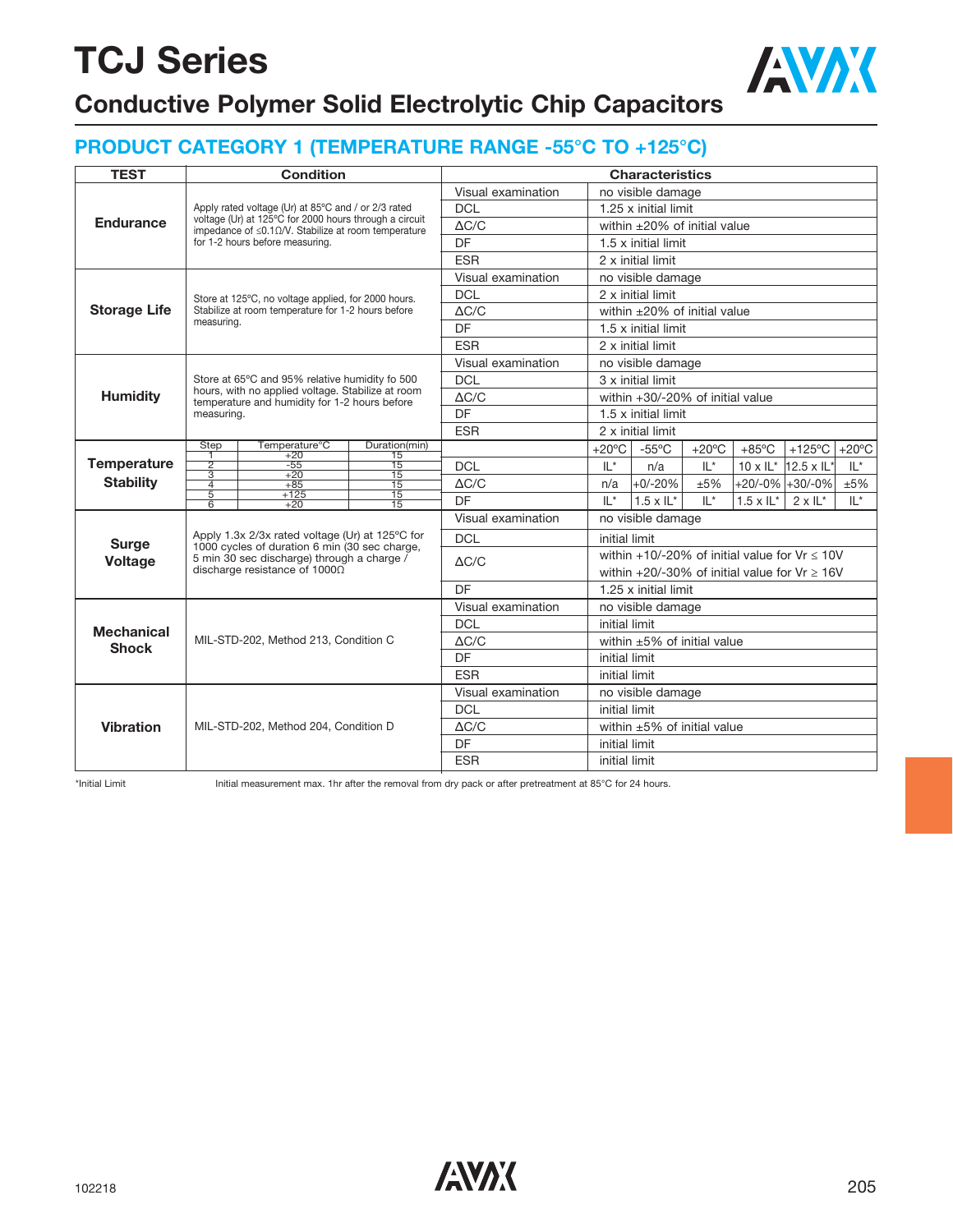### **PRODUCT CATEGORY 2, 3, 4 (TEMPERATURE RANGE -55°C TO +105°C)**

**Conductive Polymer Solid Electrolytic Chip Capacitors**

|                     | <b>TEST</b><br><b>Condition</b><br><b>Characteristics</b> |                                                                                                                                                                                                                                                                                                                                                                                                                                                                                                                                                                                                                                                                                                                                                                                                                                                                                         |              |                       |                                                                                                             |                                                   |                 |                 |                     |        |  |
|---------------------|-----------------------------------------------------------|-----------------------------------------------------------------------------------------------------------------------------------------------------------------------------------------------------------------------------------------------------------------------------------------------------------------------------------------------------------------------------------------------------------------------------------------------------------------------------------------------------------------------------------------------------------------------------------------------------------------------------------------------------------------------------------------------------------------------------------------------------------------------------------------------------------------------------------------------------------------------------------------|--------------|-----------------------|-------------------------------------------------------------------------------------------------------------|---------------------------------------------------|-----------------|-----------------|---------------------|--------|--|
|                     |                                                           |                                                                                                                                                                                                                                                                                                                                                                                                                                                                                                                                                                                                                                                                                                                                                                                                                                                                                         |              |                       |                                                                                                             |                                                   |                 |                 |                     |        |  |
|                     |                                                           |                                                                                                                                                                                                                                                                                                                                                                                                                                                                                                                                                                                                                                                                                                                                                                                                                                                                                         |              | Visual examination    |                                                                                                             | no visible damage                                 |                 |                 |                     |        |  |
|                     |                                                           | Apply rated voltage (Ur) at 85°C for 2000 hours<br>through a circuit impedance of $\leq 0.10$ /V (all<br>CATEGORIES). And / or apply rated voltage (Ur)<br>3, 4) at 105°C for 2000 hours through a circuit<br>impedance of $\leq$ 0.10/V Always stabilize at room<br>temperature for 1-2 hours before measuring.<br>Store at 105°C, no voltage applied, for 2000<br>hours. Stabilize at room temperature for 1-2<br>hours before measuring.<br>Store at 65°C and 95% relative humidity for 500<br>temperature and humidity for 1-2 hours before<br>measuring.<br>Temperature°C<br><b>Step</b><br>$+20$<br>15<br>-1<br>$\overline{2}$<br>$-55$<br>$\overline{15}$<br>$\overline{3}$<br>$+20$<br>15<br>15<br>4<br>$+85$<br>$\overline{5}$<br>$+105$<br>15<br>$\overline{15}$<br>6<br>$+20$<br>Apply 1.3x rated voltage (Ur) at 105°C for<br>at 105°C for CATEGORY 3, 4 for 1000 cycles of |              | <b>DCL</b>            |                                                                                                             | 1.25 x initial limit                              |                 |                 |                     |        |  |
| <b>Endurance</b>    |                                                           | (CATEGORY 2) or 0.8x rated voltage (CATEGORY<br>hours, with no applied voltage. Stabilize at room<br>Duration(min)<br>CATEGORY 2, or apply 1.3x 0.8x rated voltage (Ur)<br>duration 6 min (30 sec charge, 5 min 30 sec<br>discharge) through a charge / discharge resistance<br>of $1000\Omega$<br>MIL-STD-202, Method 213, Condition C                                                                                                                                                                                                                                                                                                                                                                                                                                                                                                                                                 | $\Delta C/C$ |                       | within $\pm 20\%$ of initial value                                                                          |                                                   |                 |                 |                     |        |  |
|                     |                                                           |                                                                                                                                                                                                                                                                                                                                                                                                                                                                                                                                                                                                                                                                                                                                                                                                                                                                                         |              | DF                    |                                                                                                             | $1.5 \times$ initial limit                        |                 |                 |                     |        |  |
|                     |                                                           |                                                                                                                                                                                                                                                                                                                                                                                                                                                                                                                                                                                                                                                                                                                                                                                                                                                                                         |              | <b>ESR</b>            |                                                                                                             | 2 x initial limit                                 |                 |                 |                     |        |  |
|                     |                                                           |                                                                                                                                                                                                                                                                                                                                                                                                                                                                                                                                                                                                                                                                                                                                                                                                                                                                                         |              | Visual examination    |                                                                                                             | no visible damage                                 |                 |                 |                     |        |  |
|                     |                                                           |                                                                                                                                                                                                                                                                                                                                                                                                                                                                                                                                                                                                                                                                                                                                                                                                                                                                                         |              | DCL ( $V_R \le 75V$ ) |                                                                                                             | 1.25 x initial limit                              |                 |                 |                     |        |  |
| <b>Storage Life</b> |                                                           |                                                                                                                                                                                                                                                                                                                                                                                                                                                                                                                                                                                                                                                                                                                                                                                                                                                                                         |              | DCL ( $V_R > 75V$ )   |                                                                                                             | 2 x initial limit                                 |                 |                 |                     |        |  |
|                     |                                                           |                                                                                                                                                                                                                                                                                                                                                                                                                                                                                                                                                                                                                                                                                                                                                                                                                                                                                         |              | $\Delta C/C$          |                                                                                                             | within $\pm 20\%$ of initial value                |                 |                 |                     |        |  |
|                     |                                                           |                                                                                                                                                                                                                                                                                                                                                                                                                                                                                                                                                                                                                                                                                                                                                                                                                                                                                         |              | DF                    |                                                                                                             | 1.5 x initial limit                               |                 |                 |                     |        |  |
|                     |                                                           |                                                                                                                                                                                                                                                                                                                                                                                                                                                                                                                                                                                                                                                                                                                                                                                                                                                                                         |              | <b>ESR</b>            |                                                                                                             | 2 x initial limit                                 |                 |                 |                     |        |  |
|                     |                                                           |                                                                                                                                                                                                                                                                                                                                                                                                                                                                                                                                                                                                                                                                                                                                                                                                                                                                                         |              | Visual examination    |                                                                                                             | no visible damage                                 |                 |                 |                     |        |  |
|                     |                                                           |                                                                                                                                                                                                                                                                                                                                                                                                                                                                                                                                                                                                                                                                                                                                                                                                                                                                                         |              | <b>DCL</b>            |                                                                                                             | 3 x initial limit                                 |                 |                 |                     |        |  |
| <b>Humidity</b>     |                                                           |                                                                                                                                                                                                                                                                                                                                                                                                                                                                                                                                                                                                                                                                                                                                                                                                                                                                                         |              | $\Delta C/C$          |                                                                                                             | within +30/-20% of initial value                  |                 |                 |                     |        |  |
|                     |                                                           |                                                                                                                                                                                                                                                                                                                                                                                                                                                                                                                                                                                                                                                                                                                                                                                                                                                                                         |              | DF                    |                                                                                                             | $1.5 \times$ initial limit                        |                 |                 |                     |        |  |
|                     |                                                           |                                                                                                                                                                                                                                                                                                                                                                                                                                                                                                                                                                                                                                                                                                                                                                                                                                                                                         |              | <b>ESR</b>            |                                                                                                             | 2 x initial limit                                 |                 |                 |                     |        |  |
|                     |                                                           |                                                                                                                                                                                                                                                                                                                                                                                                                                                                                                                                                                                                                                                                                                                                                                                                                                                                                         |              |                       | $+20^{\circ}$ C                                                                                             | $-55^{\circ}$ C                                   | $+20^{\circ}$ C | $+85^{\circ}$ C | +105°C +20°C        |        |  |
| <b>Temperature</b>  |                                                           |                                                                                                                                                                                                                                                                                                                                                                                                                                                                                                                                                                                                                                                                                                                                                                                                                                                                                         |              | <b>DCL</b>            | $IL^*$<br>$IL^*$<br>10 x $ L^* $ 12.5 x $ L^* $<br>$IL^*$<br>n/a                                            |                                                   |                 |                 |                     |        |  |
| <b>Stability</b>    |                                                           |                                                                                                                                                                                                                                                                                                                                                                                                                                                                                                                                                                                                                                                                                                                                                                                                                                                                                         |              | $\Delta C/C$          | n/a                                                                                                         | $+0/-20%$                                         | ±5%             |                 | +20/-0% +30/-0% ±5% |        |  |
|                     |                                                           |                                                                                                                                                                                                                                                                                                                                                                                                                                                                                                                                                                                                                                                                                                                                                                                                                                                                                         |              | DF                    | $1.5 \times \mathsf{IL}^*$<br>$1.5 \times \lvert L^* \rvert 2 \times \lvert L^* \rvert$<br>$IL^*$<br>$IL^*$ |                                                   |                 |                 |                     | $IL^*$ |  |
|                     |                                                           |                                                                                                                                                                                                                                                                                                                                                                                                                                                                                                                                                                                                                                                                                                                                                                                                                                                                                         |              | Visual examination    |                                                                                                             | no visible damage                                 |                 |                 |                     |        |  |
|                     |                                                           |                                                                                                                                                                                                                                                                                                                                                                                                                                                                                                                                                                                                                                                                                                                                                                                                                                                                                         |              | <b>DCL</b>            |                                                                                                             | initial limit                                     |                 |                 |                     |        |  |
| <b>Surge</b>        |                                                           |                                                                                                                                                                                                                                                                                                                                                                                                                                                                                                                                                                                                                                                                                                                                                                                                                                                                                         |              |                       |                                                                                                             | within +10/-20% of initial value for $Vr \le 10V$ |                 |                 |                     |        |  |
| <b>Voltage</b>      |                                                           |                                                                                                                                                                                                                                                                                                                                                                                                                                                                                                                                                                                                                                                                                                                                                                                                                                                                                         |              | $\Delta C/C$          |                                                                                                             | within +20/-30% of initial value for $Vr \ge 16V$ |                 |                 |                     |        |  |
|                     |                                                           |                                                                                                                                                                                                                                                                                                                                                                                                                                                                                                                                                                                                                                                                                                                                                                                                                                                                                         |              | DF                    |                                                                                                             | 1.25 x initial limit                              |                 |                 |                     |        |  |
|                     |                                                           |                                                                                                                                                                                                                                                                                                                                                                                                                                                                                                                                                                                                                                                                                                                                                                                                                                                                                         |              | Visual examination    |                                                                                                             | no visible damage                                 |                 |                 |                     |        |  |
| <b>Mechanical</b>   |                                                           |                                                                                                                                                                                                                                                                                                                                                                                                                                                                                                                                                                                                                                                                                                                                                                                                                                                                                         |              | <b>DCL</b>            | initial limit                                                                                               |                                                   |                 |                 |                     |        |  |
| <b>Shock</b>        |                                                           |                                                                                                                                                                                                                                                                                                                                                                                                                                                                                                                                                                                                                                                                                                                                                                                                                                                                                         |              | $\triangle C/C$       |                                                                                                             | within $\pm 5\%$ of initial value                 |                 |                 |                     |        |  |
|                     |                                                           |                                                                                                                                                                                                                                                                                                                                                                                                                                                                                                                                                                                                                                                                                                                                                                                                                                                                                         |              | DF                    | initial limit                                                                                               |                                                   |                 |                 |                     |        |  |
|                     |                                                           |                                                                                                                                                                                                                                                                                                                                                                                                                                                                                                                                                                                                                                                                                                                                                                                                                                                                                         |              | <b>ESR</b>            | initial limit                                                                                               |                                                   |                 |                 |                     |        |  |
|                     |                                                           |                                                                                                                                                                                                                                                                                                                                                                                                                                                                                                                                                                                                                                                                                                                                                                                                                                                                                         |              | Visual examination    |                                                                                                             | no visible damage                                 |                 |                 |                     |        |  |
|                     |                                                           |                                                                                                                                                                                                                                                                                                                                                                                                                                                                                                                                                                                                                                                                                                                                                                                                                                                                                         |              | <b>DCL</b>            | initial limit                                                                                               |                                                   |                 |                 |                     |        |  |
| <b>Vibration</b>    |                                                           | MIL-STD-202, Method 204, Condition D                                                                                                                                                                                                                                                                                                                                                                                                                                                                                                                                                                                                                                                                                                                                                                                                                                                    |              | $\Delta C/C$          |                                                                                                             | within $\pm 5\%$ of initial value                 |                 |                 |                     |        |  |
|                     |                                                           |                                                                                                                                                                                                                                                                                                                                                                                                                                                                                                                                                                                                                                                                                                                                                                                                                                                                                         |              | DF                    | initial limit                                                                                               |                                                   |                 |                 |                     |        |  |
|                     |                                                           |                                                                                                                                                                                                                                                                                                                                                                                                                                                                                                                                                                                                                                                                                                                                                                                                                                                                                         |              | <b>ESR</b>            | initial limit                                                                                               |                                                   |                 |                 |                     |        |  |

\*Initial Limit Initial measurement max. 1hr after the removal from dry pack or after pretreatment at 85°C for 24 hours.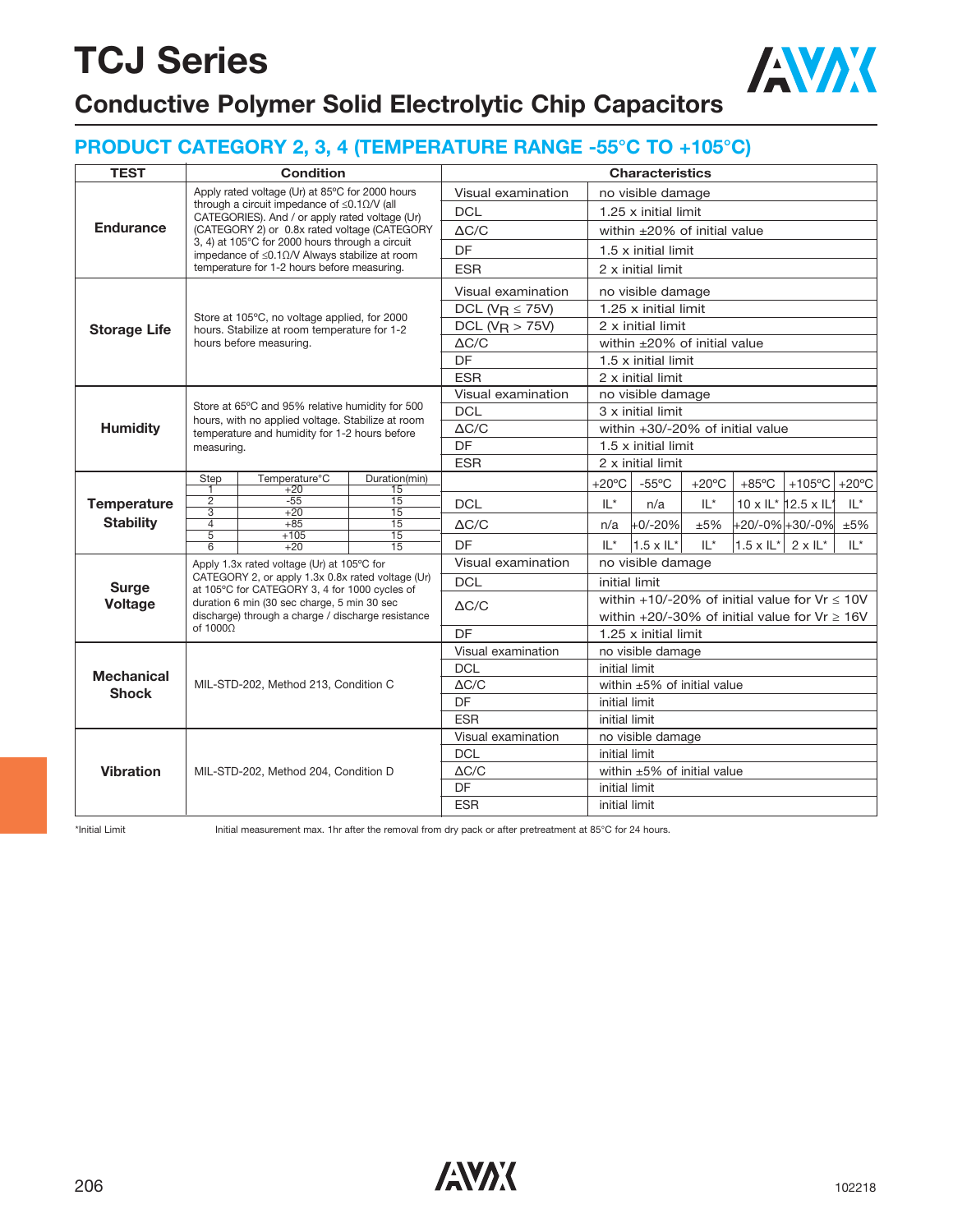

### **Conductive Polymer Solid Electrolytic Chip Capacitors**

### **PRODUCT CATEGORY 5 (TEMPERATURE RANGE -55°C TO +85°C)**

| <b>TEST</b>         |                                                                                                                                                                                                                                                                                                                                                                                                                                                                                                                                                                                                                                                                                                                                                                                                                                                                                                                 | <b>Condition</b>                     |                    | <b>Characteristics</b> |                                                            |                                    |                 |                                                        |                 |  |  |  |
|---------------------|-----------------------------------------------------------------------------------------------------------------------------------------------------------------------------------------------------------------------------------------------------------------------------------------------------------------------------------------------------------------------------------------------------------------------------------------------------------------------------------------------------------------------------------------------------------------------------------------------------------------------------------------------------------------------------------------------------------------------------------------------------------------------------------------------------------------------------------------------------------------------------------------------------------------|--------------------------------------|--------------------|------------------------|------------------------------------------------------------|------------------------------------|-----------------|--------------------------------------------------------|-----------------|--|--|--|
|                     |                                                                                                                                                                                                                                                                                                                                                                                                                                                                                                                                                                                                                                                                                                                                                                                                                                                                                                                 |                                      |                    | Visual examination     |                                                            | no visible damage                  |                 |                                                        |                 |  |  |  |
|                     | Apply rated voltage (Ur) at 85°C for 2000 hours<br>through a circuit impedance of $\leq 0.1 \Omega / V$ . Stabilize at<br>room temperature for 1-2 hours before measuring.<br>Store at 85°C, no voltage applied, for 2000 hours.<br>Stabilize at room temperature for 1-2 hours before<br>measuring.<br>Store at 65°C and 95% relative humidity for 500<br>hours, with no applied voltage. Stabilize at room<br>temperature and humidity for 1-2 hours before<br>measuring.<br>Temperature <sup>°</sup> C<br>Step<br>Duration(min)<br>$\mathbf{1}$<br>$+20$<br>15<br>$\overline{2}$<br>15<br>$-55$<br>3<br>$+20$<br>15<br>$\overline{4}$<br>15<br>$+85$<br>$\overline{5}$<br>$+20$<br>15<br>Apply 1.3x rated voltage (Ur) at 85°C for<br>1000 cycles of duration 6 min (30 sec charge,<br>5 min 30 sec discharge) through a charge /<br>discharge resistance of $10000$<br>MIL-STD-202, Method 213, Condition C | <b>DCL</b>                           |                    | 1.25 x initial limit   |                                                            |                                    |                 |                                                        |                 |  |  |  |
| <b>Endurance</b>    |                                                                                                                                                                                                                                                                                                                                                                                                                                                                                                                                                                                                                                                                                                                                                                                                                                                                                                                 |                                      | $\Delta C/C$       |                        | within $\pm 20\%$ of initial value                         |                                    |                 |                                                        |                 |  |  |  |
|                     |                                                                                                                                                                                                                                                                                                                                                                                                                                                                                                                                                                                                                                                                                                                                                                                                                                                                                                                 |                                      |                    | $\overline{DF}$        | 1.5 x initial limit                                        |                                    |                 |                                                        |                 |  |  |  |
|                     |                                                                                                                                                                                                                                                                                                                                                                                                                                                                                                                                                                                                                                                                                                                                                                                                                                                                                                                 |                                      |                    | <b>ESR</b>             | 2 x initial limit                                          |                                    |                 |                                                        |                 |  |  |  |
|                     |                                                                                                                                                                                                                                                                                                                                                                                                                                                                                                                                                                                                                                                                                                                                                                                                                                                                                                                 |                                      |                    | Visual examination     |                                                            | no visible damage                  |                 |                                                        |                 |  |  |  |
|                     |                                                                                                                                                                                                                                                                                                                                                                                                                                                                                                                                                                                                                                                                                                                                                                                                                                                                                                                 |                                      |                    | <b>DCL</b>             |                                                            | 1.25 x initial limit               |                 |                                                        |                 |  |  |  |
| <b>Storage Life</b> |                                                                                                                                                                                                                                                                                                                                                                                                                                                                                                                                                                                                                                                                                                                                                                                                                                                                                                                 |                                      |                    | $\Delta C/C$           |                                                            | within $\pm 20\%$ of initial value |                 |                                                        |                 |  |  |  |
|                     |                                                                                                                                                                                                                                                                                                                                                                                                                                                                                                                                                                                                                                                                                                                                                                                                                                                                                                                 |                                      |                    | DF                     | 1.5 x initial limit                                        |                                    |                 |                                                        |                 |  |  |  |
|                     |                                                                                                                                                                                                                                                                                                                                                                                                                                                                                                                                                                                                                                                                                                                                                                                                                                                                                                                 |                                      |                    | <b>ESR</b>             | 2 x initial limit                                          |                                    |                 |                                                        |                 |  |  |  |
|                     |                                                                                                                                                                                                                                                                                                                                                                                                                                                                                                                                                                                                                                                                                                                                                                                                                                                                                                                 |                                      |                    | Visual examination     |                                                            | no visible damage                  |                 |                                                        |                 |  |  |  |
|                     |                                                                                                                                                                                                                                                                                                                                                                                                                                                                                                                                                                                                                                                                                                                                                                                                                                                                                                                 |                                      |                    | <b>DCL</b>             | 5 x initial limit                                          |                                    |                 |                                                        |                 |  |  |  |
| <b>Humidity</b>     |                                                                                                                                                                                                                                                                                                                                                                                                                                                                                                                                                                                                                                                                                                                                                                                                                                                                                                                 | MIL-STD-202, Method 204, Condition D | $\Delta C/C$       |                        | within +40/-20% of initial value                           |                                    |                 |                                                        |                 |  |  |  |
|                     |                                                                                                                                                                                                                                                                                                                                                                                                                                                                                                                                                                                                                                                                                                                                                                                                                                                                                                                 |                                      | $\overline{DF}$    |                        | 1.5 x initial limit                                        |                                    |                 |                                                        |                 |  |  |  |
|                     |                                                                                                                                                                                                                                                                                                                                                                                                                                                                                                                                                                                                                                                                                                                                                                                                                                                                                                                 |                                      |                    | <b>ESR</b>             | 2 x initial limit                                          |                                    |                 |                                                        |                 |  |  |  |
|                     |                                                                                                                                                                                                                                                                                                                                                                                                                                                                                                                                                                                                                                                                                                                                                                                                                                                                                                                 |                                      |                    |                        | $+20^{\circ}$ C                                            | $-55^{\circ}$ C                    | $+20^{\circ}$ C | $+85^{\circ}$ C                                        | $+20^{\circ}$ C |  |  |  |
| <b>Temperature</b>  |                                                                                                                                                                                                                                                                                                                                                                                                                                                                                                                                                                                                                                                                                                                                                                                                                                                                                                                 |                                      |                    | <b>DCL</b>             | $IL^*$                                                     | n/a                                | $IL^*$          | $10 \times I L^*$                                      | $IL^*$          |  |  |  |
| <b>Stability</b>    |                                                                                                                                                                                                                                                                                                                                                                                                                                                                                                                                                                                                                                                                                                                                                                                                                                                                                                                 |                                      |                    | $\triangle C/C$        | n/a                                                        | $+0/-20%$                          | ±5%             | $+20/-0%$                                              | ±5%             |  |  |  |
|                     |                                                                                                                                                                                                                                                                                                                                                                                                                                                                                                                                                                                                                                                                                                                                                                                                                                                                                                                 |                                      | DF                 | $   *$                 | $IL^*$<br>$1.5 \times I L^*$<br>$1.5 \times \mathsf{IL}^*$ |                                    |                 |                                                        |                 |  |  |  |
|                     |                                                                                                                                                                                                                                                                                                                                                                                                                                                                                                                                                                                                                                                                                                                                                                                                                                                                                                                 |                                      | Visual examination |                        | no visible damage                                          |                                    |                 |                                                        |                 |  |  |  |
|                     |                                                                                                                                                                                                                                                                                                                                                                                                                                                                                                                                                                                                                                                                                                                                                                                                                                                                                                                 |                                      |                    | <b>DCL</b>             | initial limit                                              |                                    |                 |                                                        |                 |  |  |  |
| <b>Surge</b>        |                                                                                                                                                                                                                                                                                                                                                                                                                                                                                                                                                                                                                                                                                                                                                                                                                                                                                                                 |                                      |                    |                        |                                                            |                                    |                 | within $+10/-20\%$ of initial value for Vr $\leq 10$ V |                 |  |  |  |
| <b>Voltage</b>      |                                                                                                                                                                                                                                                                                                                                                                                                                                                                                                                                                                                                                                                                                                                                                                                                                                                                                                                 |                                      |                    | $\triangle C/C$        |                                                            |                                    |                 | within +20/-30% of initial value for $Vr \ge 16V$      |                 |  |  |  |
|                     |                                                                                                                                                                                                                                                                                                                                                                                                                                                                                                                                                                                                                                                                                                                                                                                                                                                                                                                 |                                      |                    | DF                     |                                                            | 1.25 x initial limit               |                 |                                                        |                 |  |  |  |
|                     |                                                                                                                                                                                                                                                                                                                                                                                                                                                                                                                                                                                                                                                                                                                                                                                                                                                                                                                 |                                      |                    | Visual examination     |                                                            | no visible damage                  |                 |                                                        |                 |  |  |  |
|                     |                                                                                                                                                                                                                                                                                                                                                                                                                                                                                                                                                                                                                                                                                                                                                                                                                                                                                                                 |                                      |                    | <b>DCL</b>             | initial limit                                              |                                    |                 |                                                        |                 |  |  |  |
|                     |                                                                                                                                                                                                                                                                                                                                                                                                                                                                                                                                                                                                                                                                                                                                                                                                                                                                                                                 |                                      |                    | $\Delta C/C$           |                                                            | within $\pm 5\%$ of initial value  |                 |                                                        |                 |  |  |  |
|                     | <b>Mechanical</b><br><b>Shock</b>                                                                                                                                                                                                                                                                                                                                                                                                                                                                                                                                                                                                                                                                                                                                                                                                                                                                               |                                      |                    | DF                     | initial limit                                              |                                    |                 |                                                        |                 |  |  |  |
|                     |                                                                                                                                                                                                                                                                                                                                                                                                                                                                                                                                                                                                                                                                                                                                                                                                                                                                                                                 |                                      |                    | <b>ESR</b>             | initial limit                                              |                                    |                 |                                                        |                 |  |  |  |
|                     |                                                                                                                                                                                                                                                                                                                                                                                                                                                                                                                                                                                                                                                                                                                                                                                                                                                                                                                 |                                      |                    | Visual examination     |                                                            | no visible damage                  |                 |                                                        |                 |  |  |  |
|                     |                                                                                                                                                                                                                                                                                                                                                                                                                                                                                                                                                                                                                                                                                                                                                                                                                                                                                                                 |                                      |                    | <b>DCL</b>             | initial limit                                              |                                    |                 |                                                        |                 |  |  |  |
| <b>Vibration</b>    |                                                                                                                                                                                                                                                                                                                                                                                                                                                                                                                                                                                                                                                                                                                                                                                                                                                                                                                 |                                      |                    | $\triangle C/C$        |                                                            | within $\pm 5\%$ of initial value  |                 |                                                        |                 |  |  |  |
|                     |                                                                                                                                                                                                                                                                                                                                                                                                                                                                                                                                                                                                                                                                                                                                                                                                                                                                                                                 |                                      |                    | DF                     | initial limit                                              |                                    |                 |                                                        |                 |  |  |  |
|                     |                                                                                                                                                                                                                                                                                                                                                                                                                                                                                                                                                                                                                                                                                                                                                                                                                                                                                                                 |                                      |                    | <b>ESR</b>             | initial limit                                              |                                    |                 |                                                        |                 |  |  |  |

\*Initial Limit Initial measurement max. 1hr after the removal from dry pack or after pretreatment at 85°C for 24 hours.

 $102218$  207